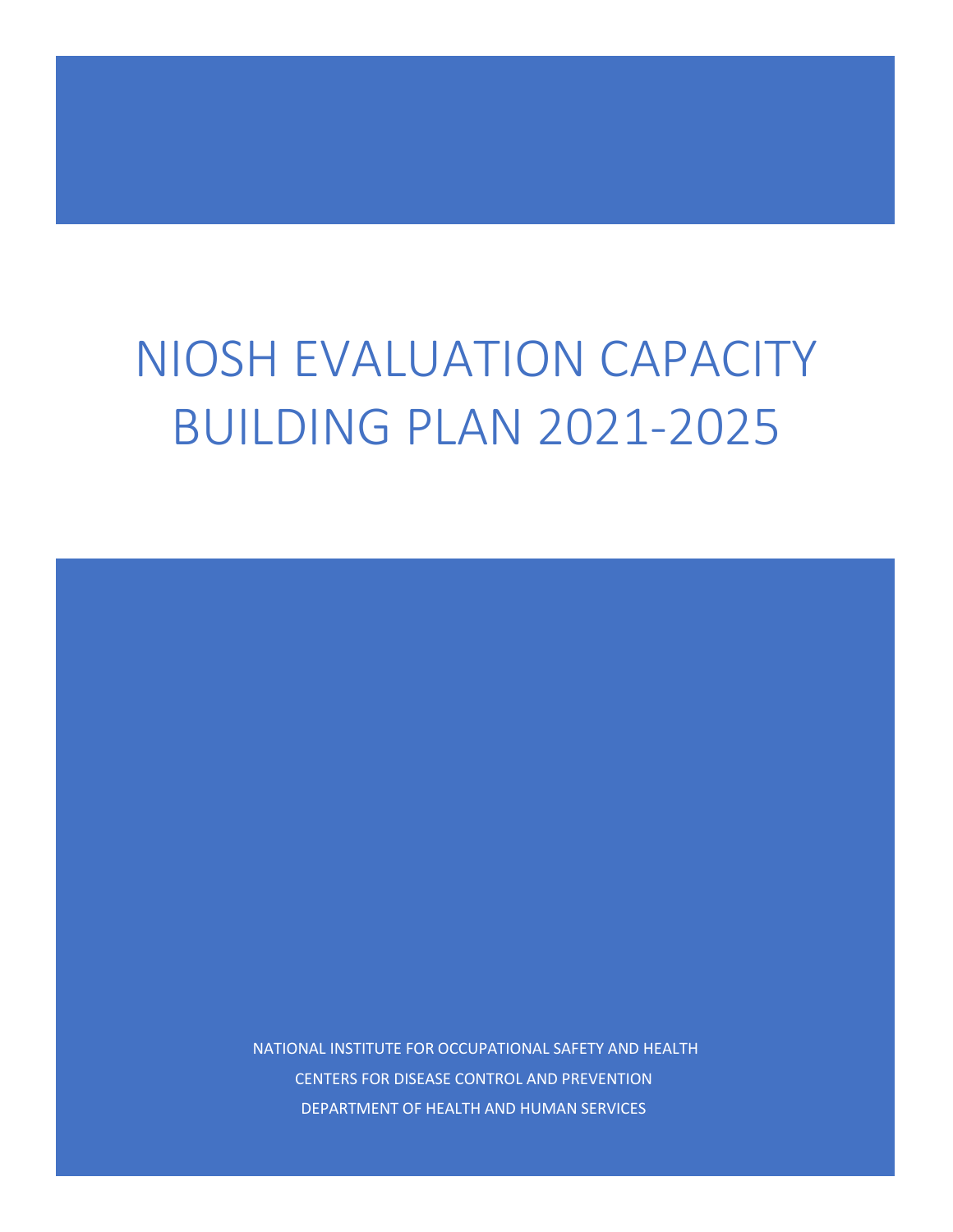# Table of Contents

| Topic Area: Effective approaches and strategies for communicating impact with target audiences 11 |  |
|---------------------------------------------------------------------------------------------------|--|
|                                                                                                   |  |
|                                                                                                   |  |
|                                                                                                   |  |
|                                                                                                   |  |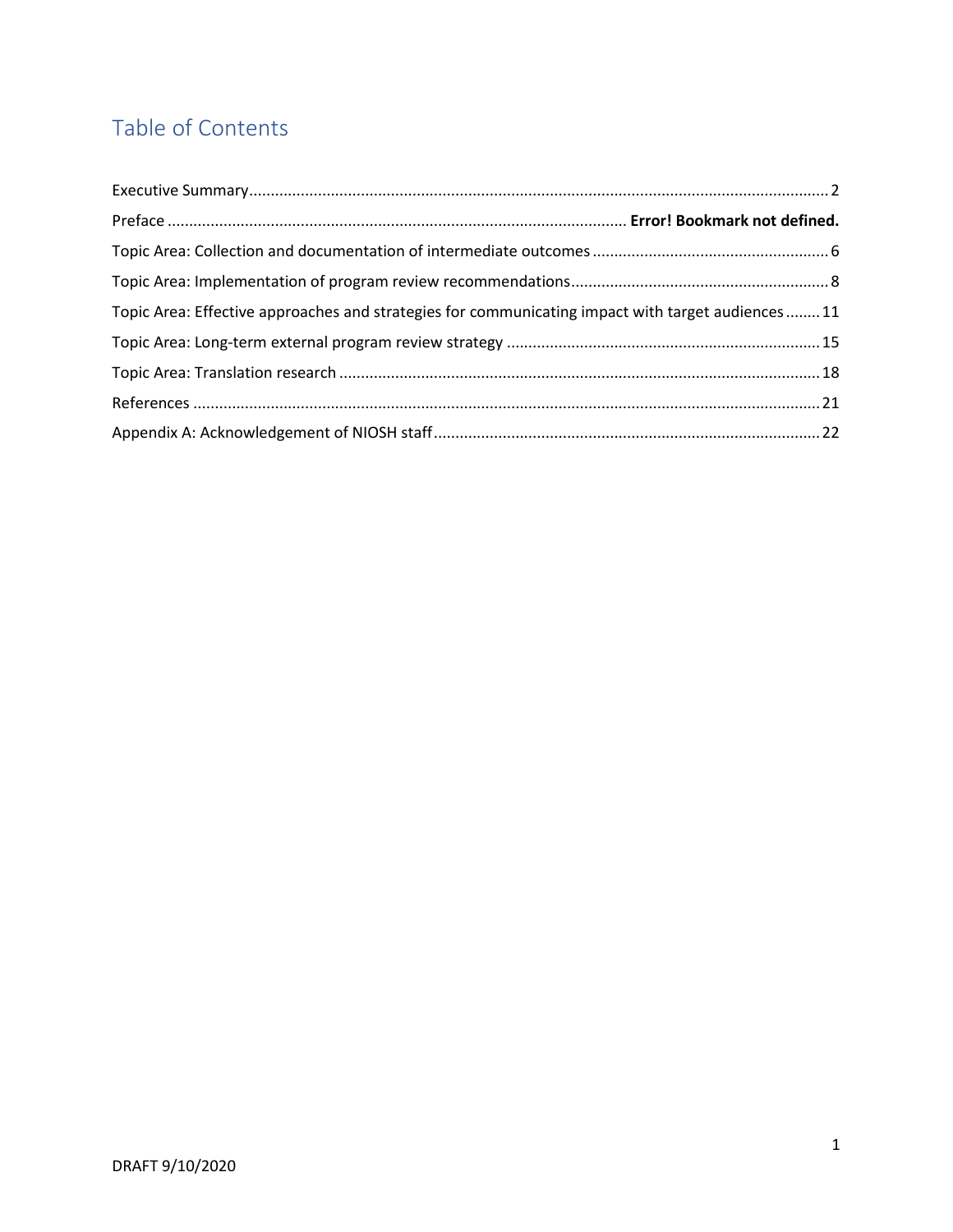## <span id="page-2-0"></span>Executive Summary

Over the last 15 years, NIOSH has taken steps to integrate program evaluation into its culture, namely by developing, implementing, and continually refining the process by which it evaluates the relevance and impact of its research programs. Having completed 13 of these reviews, Institute evaluators identified a list of five topical areas, which NIOSH must continue to cultivate to ensure the relevance and impact of its research in the future. This NIOSH Evaluation Capacity Building Plan, developed by staff from across the Institute (Appendix A), is intended to outline specific capacity building needs within those areas and how NIOSH will begin to address them over a five-year implementation period. These areas include:

- Collection and documentation of intermediate outcomes
- Implementation of program review recommendations
- Effective approaches and strategies for communicating impact with target audiences
- Long-term external program review strategy
- Translation research

The format of this document was designed to emulate that of a learning agenda, which every federal department will be required to develop as part of the Foundations of Evidence-Based Policy Making Act. Therefore, the Plan includes a learning sheet for each area, key learning questions, key learning activities, and process steps to address each key question. Key learning questions and activities from all five areas are outlined in the Table 1 below.

Table 1. Key learning questions and activities

| <b>Key Learning Questions</b>                 | <b>Key Learning Activities</b>                                 |
|-----------------------------------------------|----------------------------------------------------------------|
| How can NIOSH incorporate the collection      | Assess motivations and barriers to collecting IOs. (Year<br>1. |
| and documentation of intermediate             | 1)                                                             |
| outcomes (IOs) into its processes?            | Develop further guidance to encourage collection and<br>2.     |
|                                               | documentation of IOs. (Year 2)                                 |
|                                               | Raise awareness and educate NIOSH staff about what<br>3.       |
|                                               | intermediate outcomes are, why they are important,             |
|                                               | how to document them. (Year 3)                                 |
| How can NIOSH improve its program             | Understand the reasons review panels might provide<br>1.       |
| evaluation process to obtain useful, feasible | recommendations that are beyond the capacity of                |
| recommendations?                              | NIOSH programs to implement. (Year 1)                          |
|                                               | Refine the current process for interactions between<br>2.      |
| How can NIOSH better utilize evaluation       | NIOSH and review panels to increase utilization of             |
| findings and recommendations?                 | panel findings and recommendations. (Year 5)                   |
|                                               | Identify barriers and motivators at the researcher,<br>3.      |
|                                               | program, and NIOSH levels to implementing feasible.            |
|                                               | review panel recommendations. (Year 1)                         |
|                                               | Increase the inclusion of panel review<br>4.                   |
|                                               | recommendations in funding opportunities and                   |
|                                               | decision-making at all levels of the Institute. (Year 5)       |
| What are the most effective approaches and    | Complete development and user assessment of impact<br>1.       |
| strategies for communicating NIOSH impact     | sheets. (Year 2)                                               |
| with target audiences?                        | Research approaches to effectively assess<br>2.                |
|                                               | communication approaches and strategies. (Year 3)              |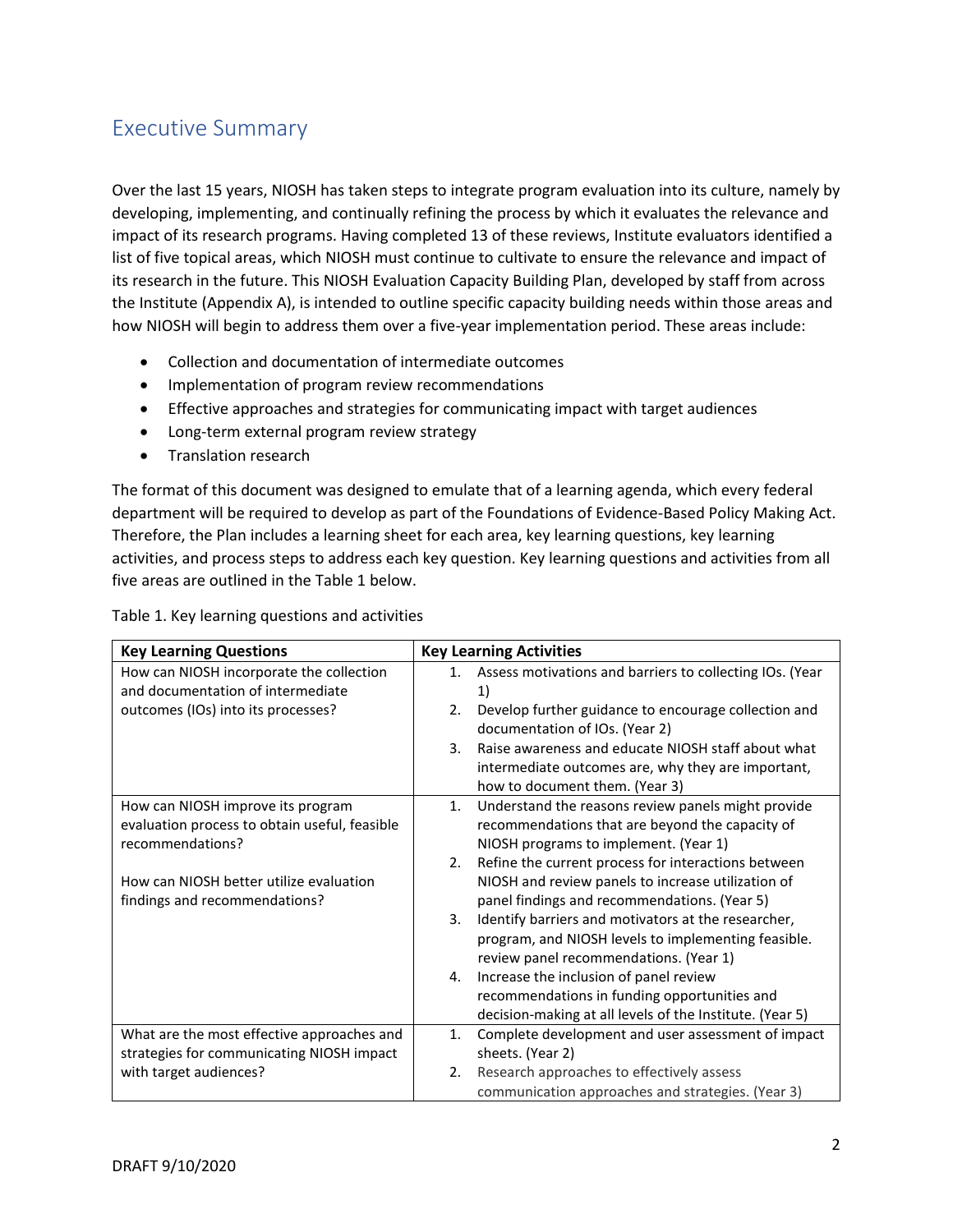|                                                                                        | 3. | Tap into any on-going or recently completed audience<br>analysis activities. (Year 3)                                                           |
|----------------------------------------------------------------------------------------|----|-------------------------------------------------------------------------------------------------------------------------------------------------|
|                                                                                        | 4. | Develop an internal educational campaign to increase<br>understanding of audience awareness and<br>communication channels and formats. (Year 4) |
| What is the long-term strategy for<br>conducting external program reviews at<br>NIOSH? | 1. | Develop a better understanding of program review<br>strategies utilized by other federal agencies and<br>research organizations. (Year 1)       |
|                                                                                        | 2. | Develop a statement of purpose and objectives that                                                                                              |
|                                                                                        |    | guide external program reviews. (Year 2)                                                                                                        |
|                                                                                        | 3. | Develop a long-term strategy for conducting external<br>programs of NIOSH programs. (Year 3)                                                    |
| How can NIOSH use translation research to<br>enhance successful adoption,              | 1. | Develop a shared understanding of translation research<br>across the Institute. (Year 1)                                                        |
| implementation, and sustainment of NIOSH<br>solutions?                                 | 2. | Build a core group of translation research subject<br>matter experts within NIOSH. (Year 4)                                                     |
|                                                                                        | 3. | Build translation research into projects by adding<br>translation expertise to the effort. (Year 5)                                             |

Ultimately, with the successful completion of the steps outlined in this Plan, at the end of the implementation period, NIOSH would like to transition from a capacity building plan to a learning agenda. Formatting the Plan in this way helps the Institute on its path to realizing its next significant evaluation step.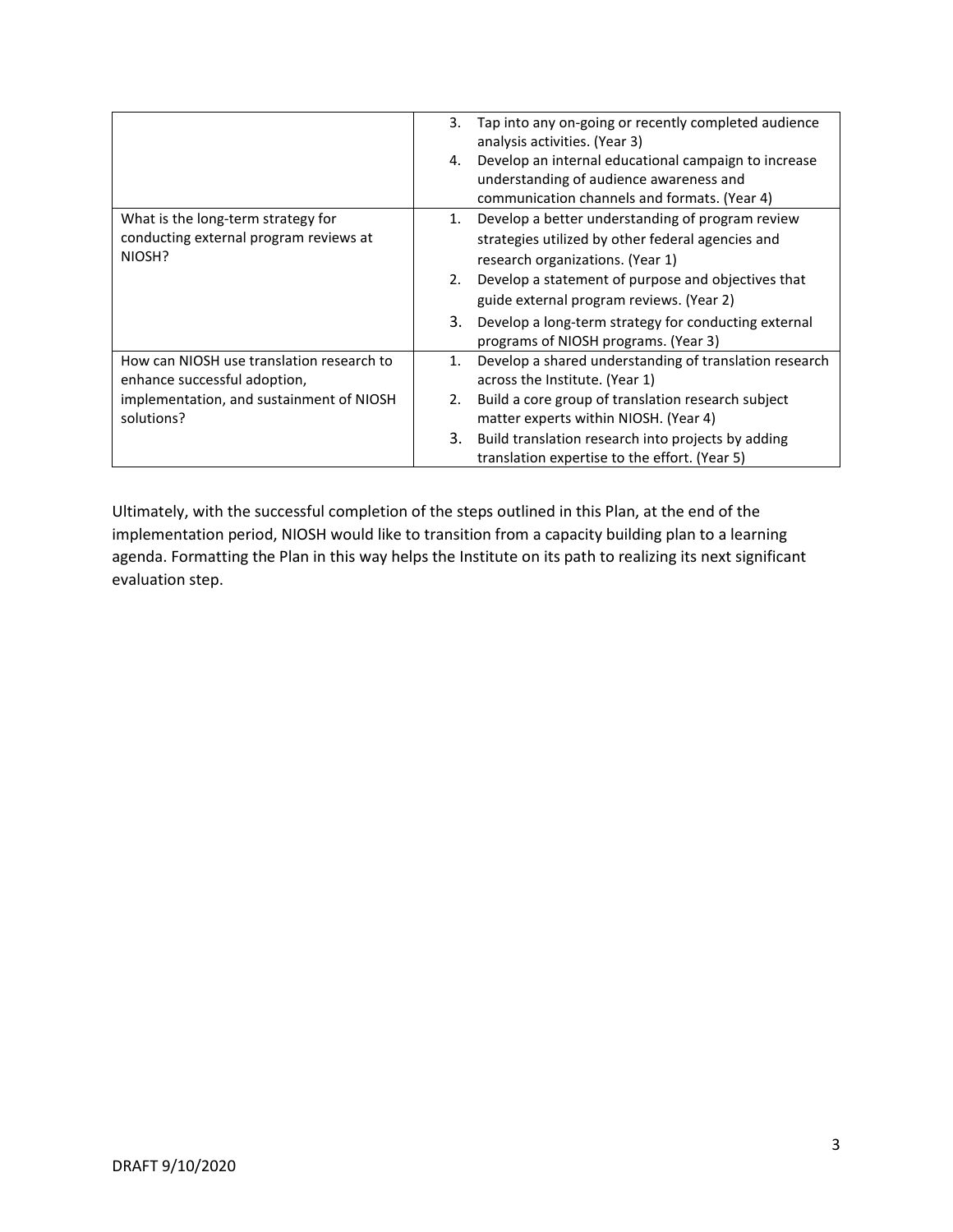#### Background

In 2005, National Institute for Occupational Safety and Health (NIOSH) commissioned the National Academies of Science (NAS) to conduct the reviews of eight research programs selected primarily because they represented the majority of NIOSH's budget. The reviews were guided by a framework created by a NAS Framework Committee and a logic model developed with assistance from the RAND Corporation. NIOSH continues to use the logic model and accompanying definitions today as the foundation of its evaluation strategy. This was a tremendous, but worthwhile endeavor to introduce the Institute to program evaluation and receive validation from a prestigious group like the NAS.

The Institute spent several years after the NAS reviews implementing committees' recommendations, and in 2016, began to consider conducting additional reviews. Institute evaluators saw an opportunity to build upon the foundation that had been created with the NAS review and utilize advances in the evaluation field in assessing program impact outside of randomized control trials. After considering several models in the literature, evaluators chose to employ the contribution analysis (CA) framework to guide the next series of program reviews. Through the application of this framework, a program assembles evidence to demonstrate a plausible association between its activities and the observed impacts. In other words, it seeks to show contribution to an outcome rather than causal attribution. To present a strong contribution case, it's critical that a program be able to demonstrate and substantiate intermediate outcomes (actions taken by stakeholders in response to NIOSH products or efforts). To ensure programs selected for review met this and other criteria (mature enough for an impact review, had not been recently reviewed, etc.), NIOSH evaluators performed a standardized evaluability assessment of all programs within its program portfolio. Through that process, Institute evaluators identified five programs that met the criteria for immediate review.

During 2017-2019, NIOSH conducted [five external program reviews](https://www.cdc.gov/niosh/programs/review/default.html) (Healthcare and Social Assistance, Exposure Assessment, Construction, Emergency Preparedness and Response, and Mining) using CA, refining the process each year [Downes et al 2019]. Each program under review developed an evidence package describing the program, its activities, outputs, intermediate outcomes and actual or potential improved worker safety and health outcomes. Evidence packages were submitted to an external review panel consisting of a panel chair selected by NIOSH and a team of four to five panel members selected by the panel chair. NIOSH provided instructions for the panel review and background information about NIOSH and the program under review. After reviewing the evidence package and meeting with program representatives for a one-day face-to-face session, the panel independently deliberated and then provided findings in an oral presentation and a written report. This report includes scores for relevance and impact and a set of specific recommendations for NIOSH's consideration.

NIOSH has identified areas of strength and areas in need of further refinement or development within the program review process. Moreover, upon examining all five review panel reports, NIOSH evaluators have identified areas where further investment in evaluation capacity building by NIOSH is clearly warranted. The five topical areas include:

- Collection and documentation of intermediate outcomes
- Implementation of program review recommendations
- Effective approaches and strategies for communicating impact with target audiences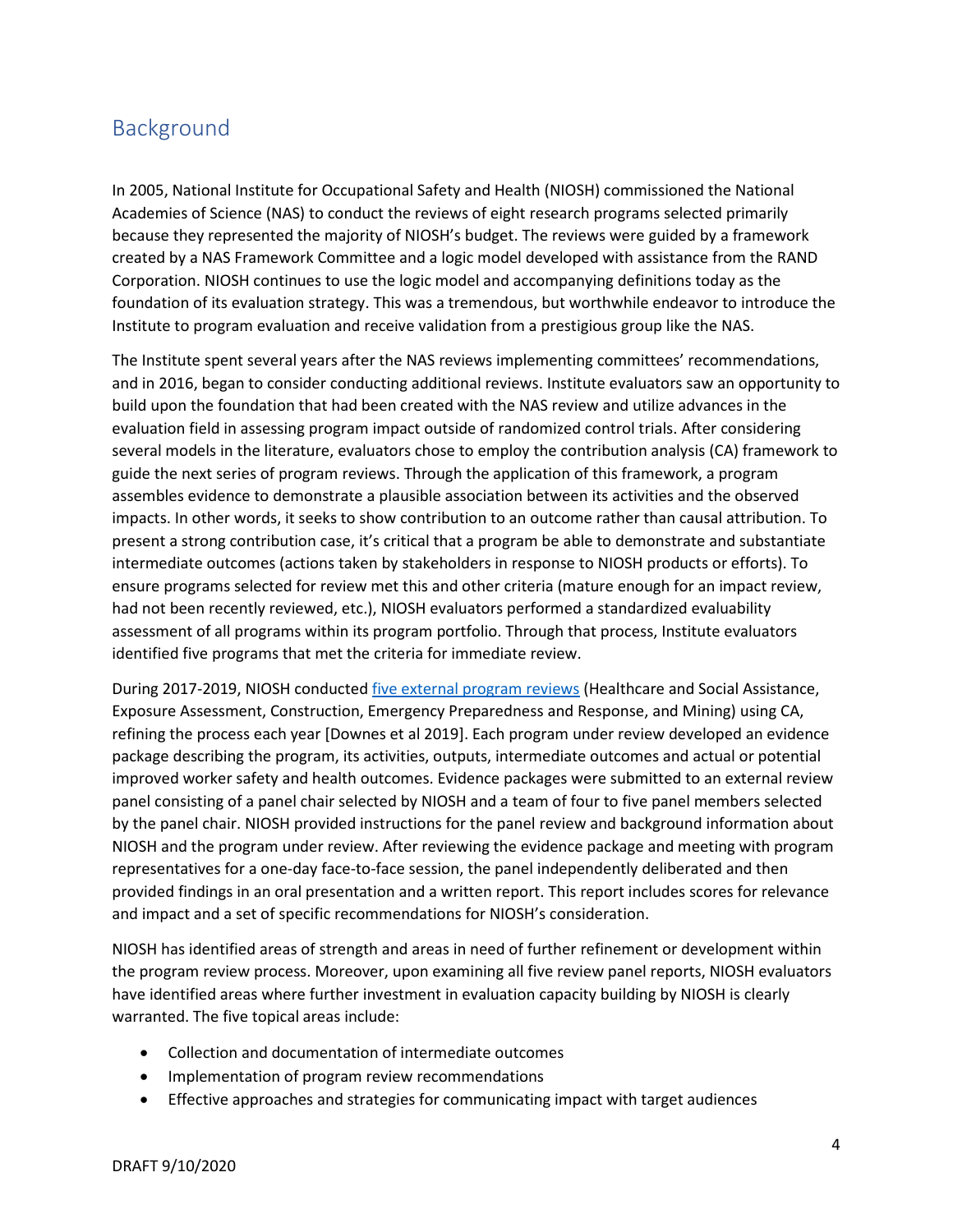- Long-term external program review strategy
- Translation research

This NIOSH Evaluation Capacity Building Plan, developed by staff from across the Institute (Appendix A), is intended to outline specific capacity building needs within those areas and how NIOSH will begin to address them over a five-year implementation period. The format of this document was designed to emulate the format of a learning agenda, which every federal department will be required to develop as part of the Foundations of Evidence-Based Policy Making Act. In short, a learning agenda is a set of questions related to an agency's work that, when answered, improve an agency's effectiveness and efficiency through informed decision making. Ultimately, with the successful completion of this Plan, NIOSH would like to transition from a capacity building plan (a process for improving NIOSH's ability to conduct and utilize evaluation) to a learning agenda (identifying priority occupational safety and health questions best answered with evaluation studies to inform decision making). Formatting the Plan in this way helps the Institute on its path to realizing its next significant evaluation step.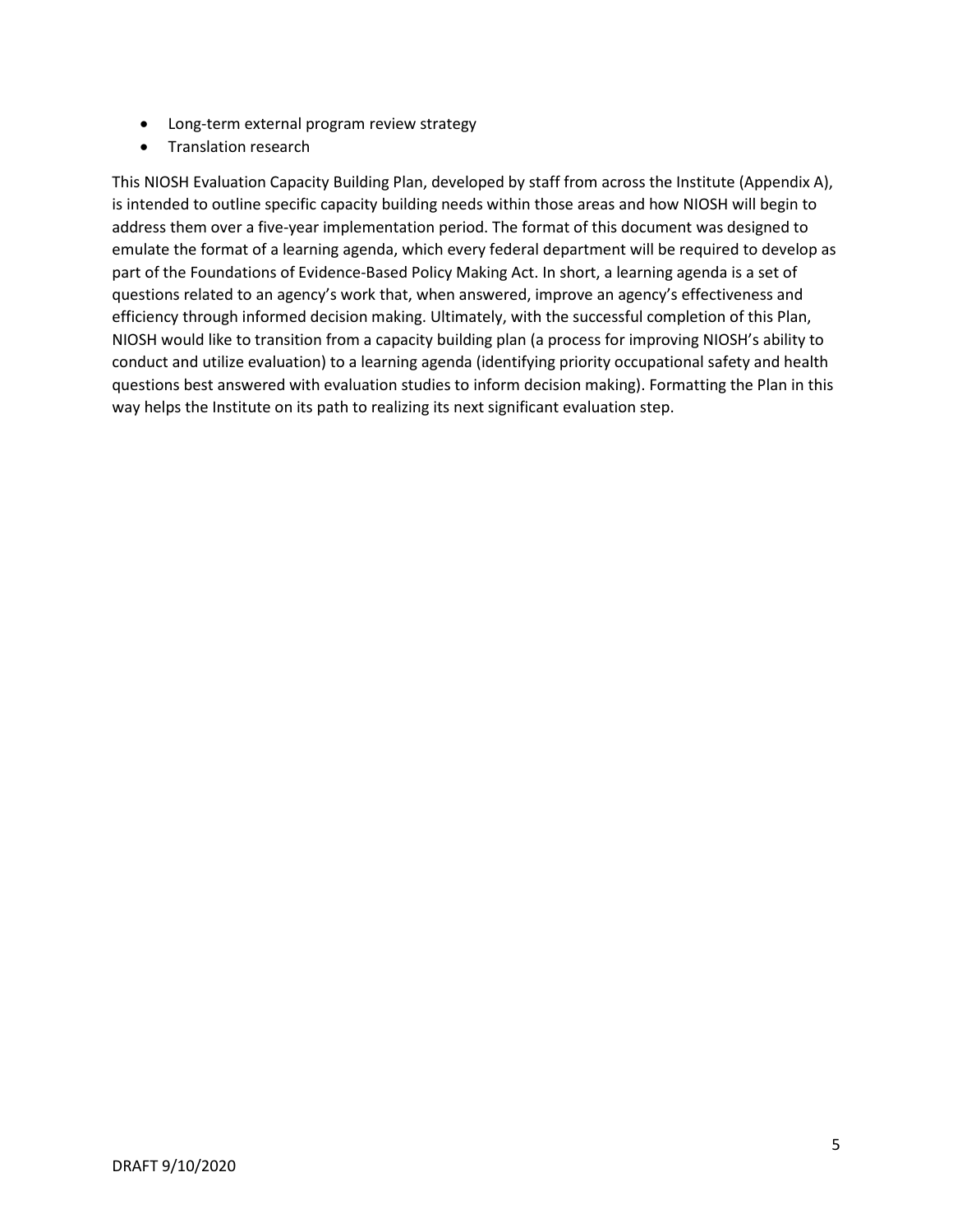## <span id="page-6-0"></span>Topic Area: Collection and documentation of intermediate outcomes

NIOSH sees value in continuing to use the contribution analysis approach for its external program reviews. However, to successfully and efficiently implement CA moving forward, NIOSH must make a substantial culture change in identifying, collecting, and documenting intermediate outcomes (IOs). The Institute defines IOs as actions taken by stakeholders in response to NIOSH products or efforts. For example, a manufacturer commercializing a NIOSH technology prototype or an employer adopting a NIOSH recommendation into their workplace. IOs are critical to making a claim that a NIOSH program's contributions have had an impact on health and safety outcomes. It demonstrates that evidence-based products and findings/recommendations are adopted by intermediaries and end users and therefore, it is more likely that they will positively impact the health and/or safety of the users. Like others in the federal government, NIOSH has not historically collected this type of information. While the Institute has documented reach metrics such as webpage views and downloads and scholarly metrics such as peer reviewed journal citations, it received feedback from all five expert review panels that it needs to move beyond these types of metrics and begin to document use/adoption.

Therefore, this particular learning question focuses on building the collection and documentation of intermediate outcomes into NIOSH processes (e.g. making collection and documentation of IOs a regular part of NIOSH culture). Adding another "step" to any process requires an understanding of the motivators and barriers from the perspectives of key implementation groups. Focus groups will be conducted with NIOSH researchers, division/laboratory/office (DLO) management, and program management to gain their perspective about what will, and will not, work. In addition, before any implementation begins, it will be crucial to identify NIOSH staff to serve as evaluation resources within each DLO to join those working directly on this evaluation capacity building effort. This will allow these DLO staff to more directly engage in the capacity building effort, encourage the collection and documentation of IOs within their DLO, and empower them with an improved understanding of how IOs fit within the Institute's evaluation process.

When the Institute begins modifying its processes to include collection and documentation of IOs, it's critical that researchers, DLO management, and program leaders clearly understand: 1) what an IO is, 2) why it's important to collect and document them, and 3) ways to identify IOs. Based upon what is learned during the focus groups, awareness and educational campaign activities will be developed and implemented over time to include the nuances and intricacies of various IOs. For example, the definition of an IO can be situationally dependent, and not all IOs are created equal. Some are stronger, or more influential than others. Further guidance is needed as NIOSH begins to systematically collect this information.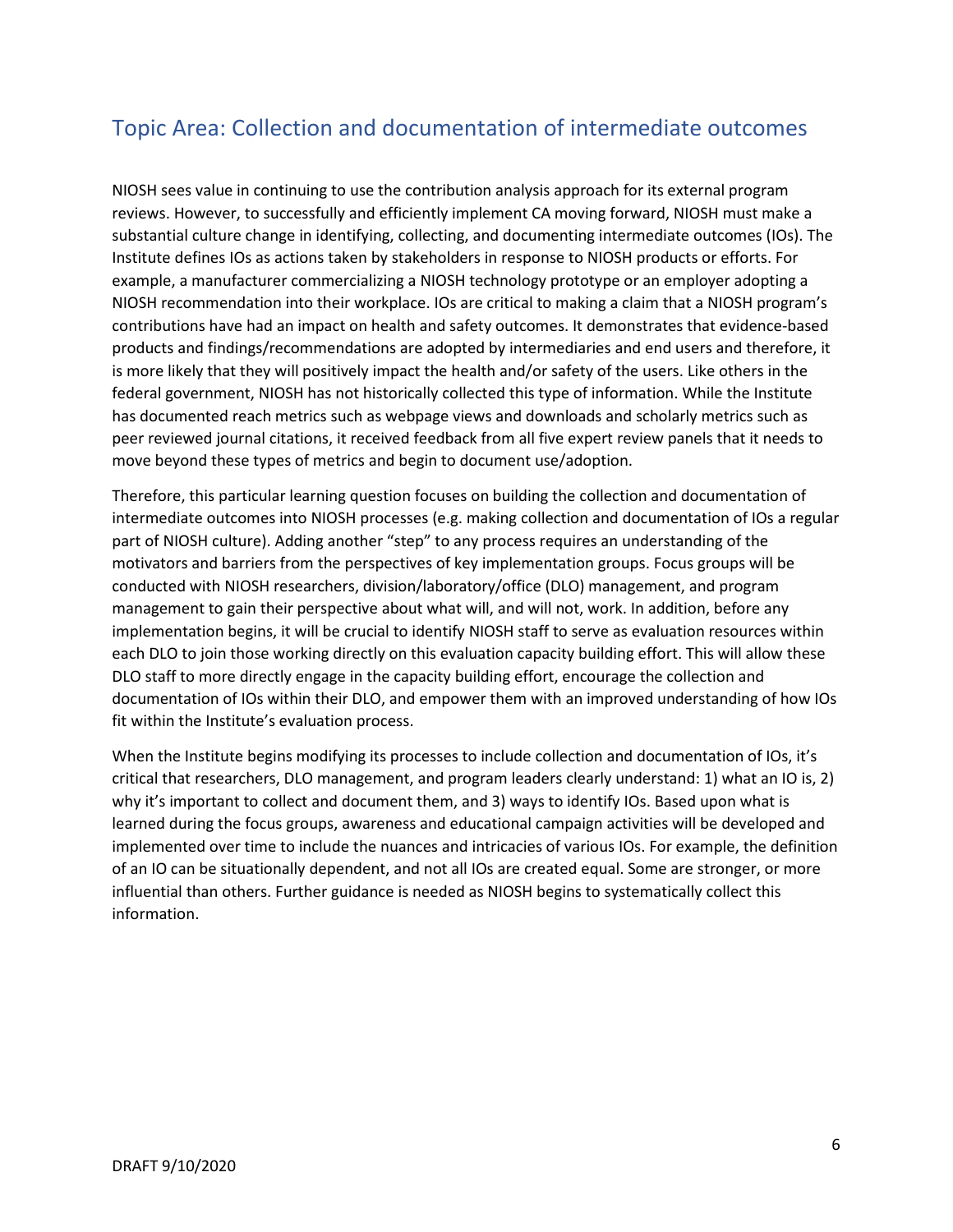| <b>Status</b>                                |                                                                                                                                                                                                                                                                                                                                                                                                                                                                                                                     |
|----------------------------------------------|---------------------------------------------------------------------------------------------------------------------------------------------------------------------------------------------------------------------------------------------------------------------------------------------------------------------------------------------------------------------------------------------------------------------------------------------------------------------------------------------------------------------|
| <b>Inputs</b>                                | Contribution analysis (CA) program reviews                                                                                                                                                                                                                                                                                                                                                                                                                                                                          |
| <b>Key Learning Question</b>                 | How can NIOSH incorporate the collection and documentation of<br>intermediate outcomes (IOs) into its processes?                                                                                                                                                                                                                                                                                                                                                                                                    |
| <b>Key Learning Activities</b><br>(KLA)      | 1. Assess motivations and barriers to collecting IOs. (Year 1)<br>Develop further guidance to encourage collection and documentation<br>2.<br>of IOs. (Year 2)<br>Raise awareness and educate NIOSH staff about what intermediate<br>3.<br>outcomes are, why they are important, how to document them. (Year<br>3)                                                                                                                                                                                                  |
| <b>Start of Process</b>                      | To date, the contribution analysis framework has served as a meaningful way<br>to assess the relevance and impact NIOSH's research programs. However,<br>because this framework is dependent on the Institute's ability to demonstrate<br>intermediate outcomes (e.g. the adoption of NIOSH products and efforts by<br>stakeholders), in order to sustain implementation of this framework, the<br>Institute must begin to build in more systematic efforts to collect and<br>document those intermediate outcomes. |
| <b>Steps in Process</b><br><b>Next Steps</b> | KLA-1<br>Conduct focus groups with researchers, division/laboratory/office<br>(DLO) branch management, and program leaders<br>Conduct interviews with DLO Directors<br>KLA-2<br>Develop further guidance around defining and documenting IOs<br>KLA-3<br>Identify NIOSH staff to serve as evaluation resources within each DLO<br>Develop and implement an awareness raising and educational<br>$\bullet$<br>campaign around IOs<br>Support effort to develop and/or expand upon current methods to<br>collect IOs  |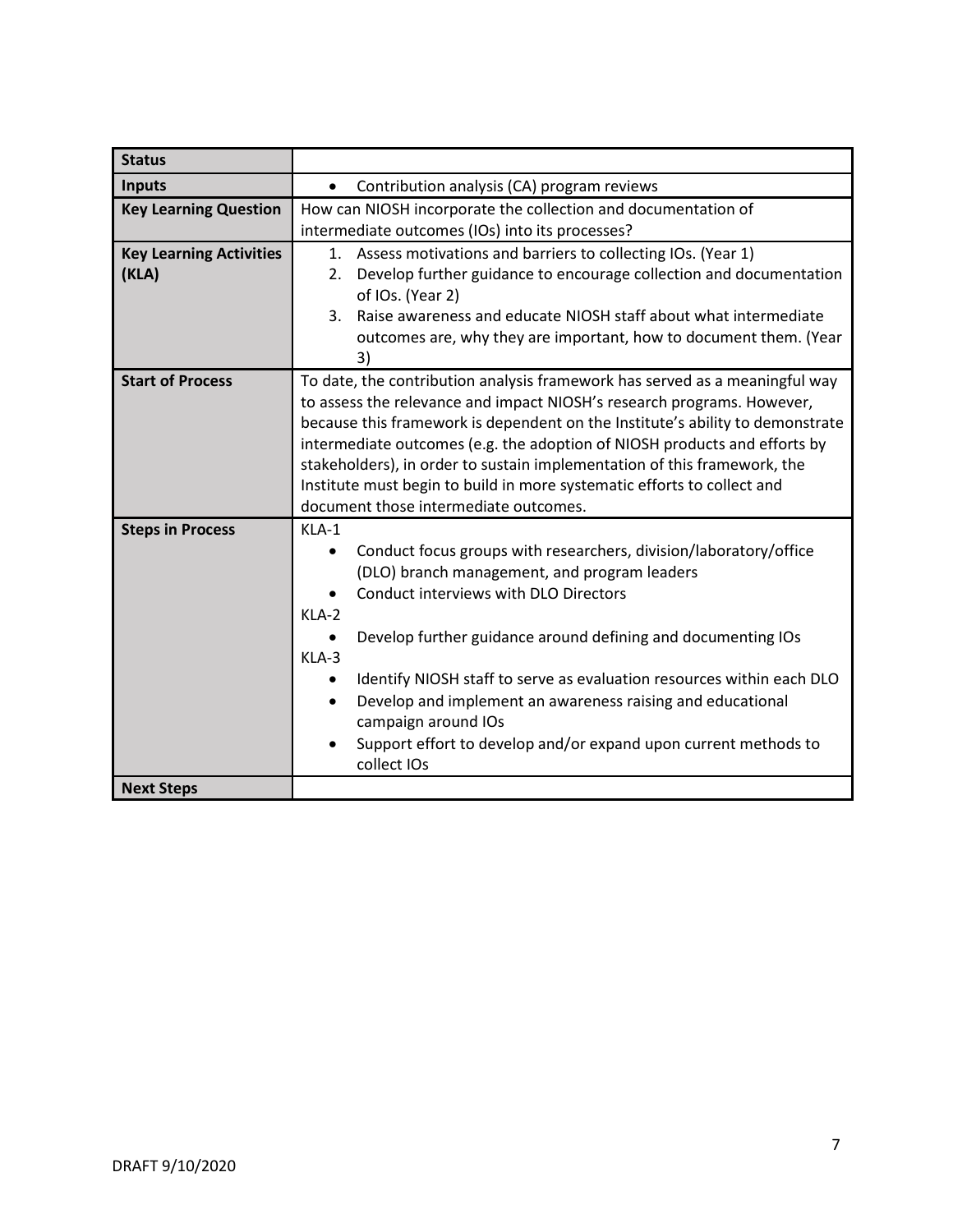## <span id="page-8-0"></span>Topic Area: Implementation of program review recommendations

As a result of the external program reviews from 2017 through 2019, NIOSH receive[d 60 overarching](https://www.cdc.gov/niosh/programs/review/default.html)  [recommendations](https://www.cdc.gov/niosh/programs/review/default.html) (Healthcare and Social Assistance (20), Exposure Assessment (11), Construction (11), Emergency Preparedness and Response (5), and Mining Programs (13)) with some recommendations having multiple sub-recommendations. While some panel recommendations were clearly stated and easily interpreted; others were somewhat obtuse. At times the recommendations suggested NIOSH take actions outside its statutory role as a federal research agency. The volume and scope of recommendations in the first round of reviews was so large that NIOSH began to suggest that panels limit the number of recommendations to no more than 10, with mixed results.

At the conclusion of each review, NIOSH and its partners tend to place great importance on the resulting scores and comparatively little on the recommendations. Both the external review panel report and the NIOSH response are posted to the NIOSH [program evaluation webpage.](https://www.cdc.gov/niosh/programs/review/default.html) The program response is sometimes treated as more of an aspirational plan than a call to action. Improving the use of the recommendations is an important step to moving evaluation from a validation of past work to a mechanism for improving NIOSH research programs.

NIOSH leadership recognizes the value of utilizing program review findings and recommendations and moving forward, would like to place an emphasis on 1) understanding how NIOSH can better provide the external review panels information that encourages them to focus recommendations and makes them more feasible to ultimately implement and 2) increasing consideration of review findings and recommendations in funding opportunities and decision-making at all levels of the Institute.

As part of the review process improvement activity, NIOSH plans to build on experience gained through incremental changes to the process in the second and third rounds of reviews. Further improvements to evidence packages developed by programs under review and guidance to external review panels are needed. The challenge is to help external review panels focus their recommendations without compromising the independence of their review.

NIOSH will develop a recommendation improvement workgroup to review recent external program review material and identify process improvements. Materials to be reviewed include review panel criteria, guidance provided to review panels, interactions between NIOSH and review panels, panel recommendations, and NIOSH responses to recent expert review panel reports. Additionally, the workgroup will use a combination of interviews with DLO management and focus groups of program portfolio leaders who have either been through an external program review or who anticipate going through a review in the future. The workgroup will produce a report outlining one or more enhancements to the current process for interactions between NIOSH and external review panels that will increase utilization of panel findings and recommendations, while maintaining the integrity of the external program review process.

Furthermore, to better implement recommendations, the Institute can benefit by taking internal steps to enhance the likelihood that NIOSH programs take advantage of the feedback received from external program review panels. NIOSH will form an implementation workgroup to look at what happens after NIOSH writes its response to expert review panel findings. The workgroup will interview program portfolio and Institute leadership who are responsible for implementation responses and decisions.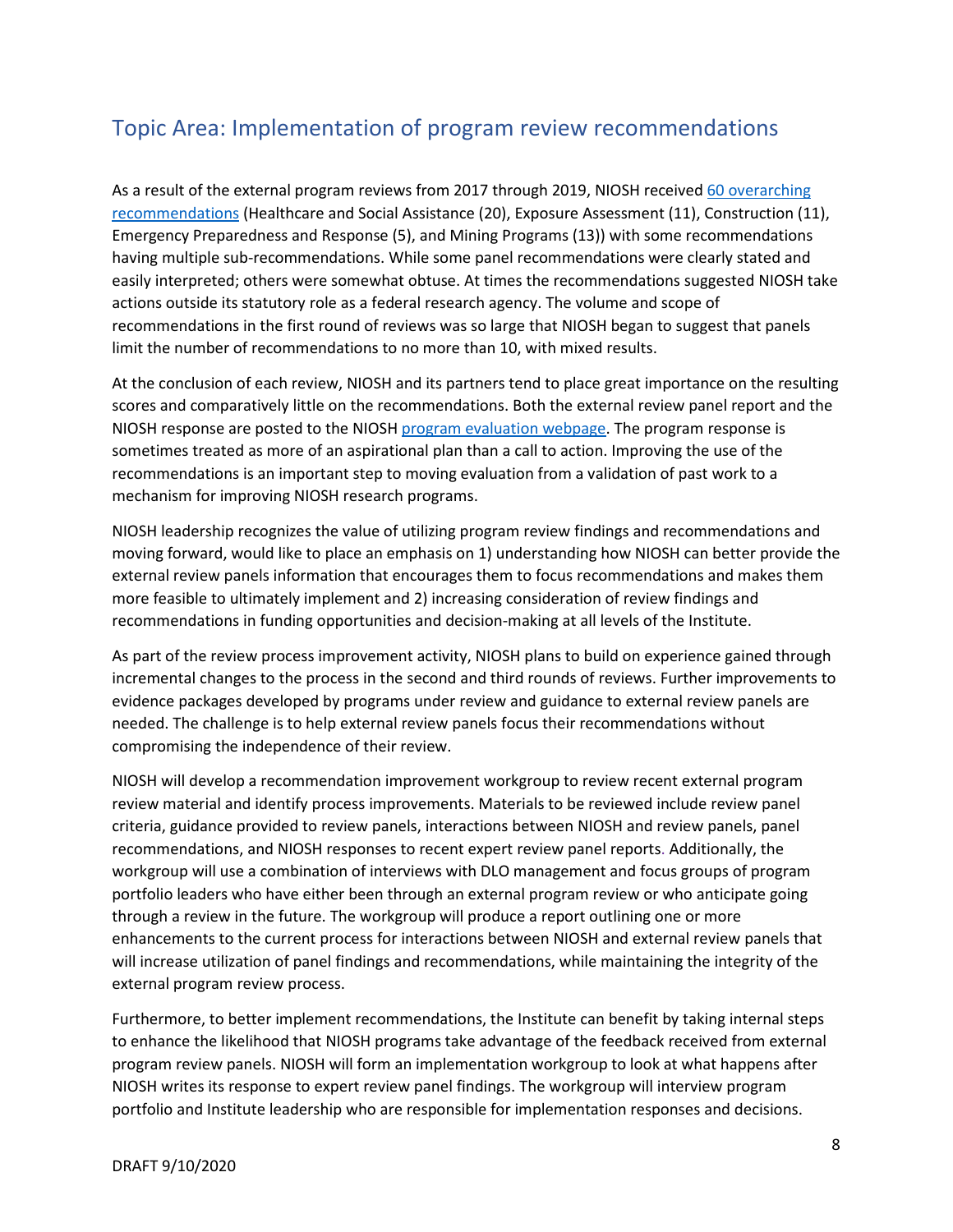These interviews will be used to identify barriers and motivators at the researcher, program, and NIOSH levels to implementing feasible review panel recommendations. Interviews will also solicit ideas on how evaluate and prioritize panel review recommendations and how to leverage Institute funding opportunities and decision-making to incorporate high priority recommendations into program activities and initiatives. Finally, the workgroup will develop a list of strategies for: 1) including review recommendations into funding opportunities and decision-making at multiple levels within the NIOSH, and 2) communicating review panel recommendations to intramural and extramural researchers, DLO leaders, and NIOSH stakeholders.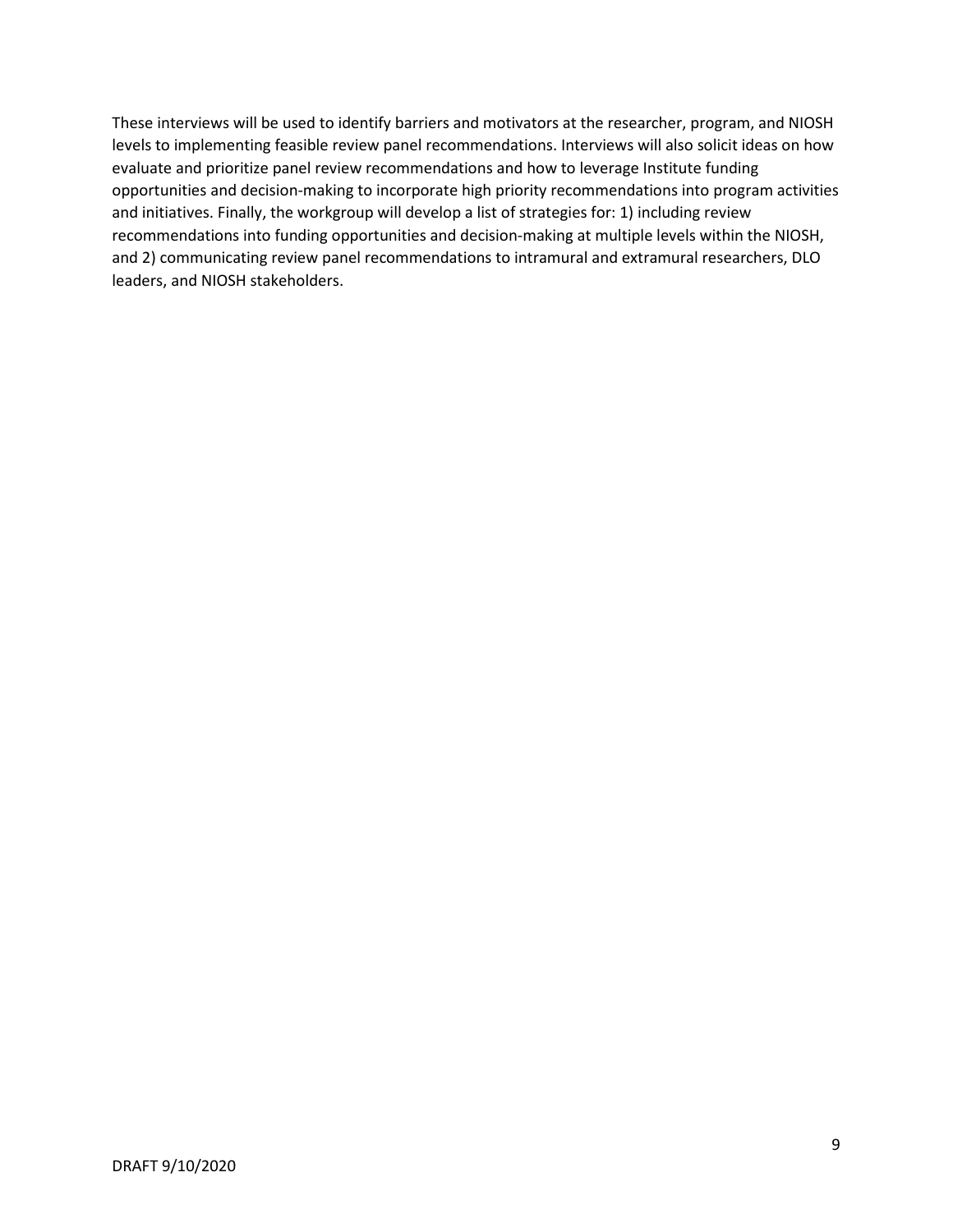| <b>Status</b>                                  |                                                                                                                                                                                                                                                                                                                                                                                                                                                                                                                                                                                                                                                                                                                                                                                                                                                                                                                                                             |
|------------------------------------------------|-------------------------------------------------------------------------------------------------------------------------------------------------------------------------------------------------------------------------------------------------------------------------------------------------------------------------------------------------------------------------------------------------------------------------------------------------------------------------------------------------------------------------------------------------------------------------------------------------------------------------------------------------------------------------------------------------------------------------------------------------------------------------------------------------------------------------------------------------------------------------------------------------------------------------------------------------------------|
| <b>Inputs</b>                                  | Contribution analysis program reviews<br>$\bullet$                                                                                                                                                                                                                                                                                                                                                                                                                                                                                                                                                                                                                                                                                                                                                                                                                                                                                                          |
| <b>Key Learning</b><br><b>Questions</b>        | Question 1: How can NIOSH improve its program evaluation process to obtain<br>useful, feasible recommendations?<br>Question 2: How can NIOSH better utilize evaluation findings and<br>recommendations?                                                                                                                                                                                                                                                                                                                                                                                                                                                                                                                                                                                                                                                                                                                                                     |
| <b>Key Learning</b><br><b>Activities (KLA)</b> | Question 1:<br>1. Understand the reasons review panels might provide<br>recommendations that are beyond the capacity of NIOSH programs to<br>implement. (Year 1)<br>Refine the current process for interactions between NIOSH and<br>2.<br>review panels to increase utilization of panel findings and<br>recommendations. (Year 5)<br>Question 2:<br>3. Identify barriers and motivators at the researcher, program, and<br>NIOSH levels to implementing feasible review panel<br>recommendations. (Year 1)<br>4. Increase the inclusion of panel review recommendations in funding<br>opportunities and decision-making at all levels of the Institute. (Year<br>5)                                                                                                                                                                                                                                                                                       |
| <b>Start of Process</b>                        | While the Institute continues to refine its current framework for externally<br>reviewing its programs, NIOSH has also recognized a need to place more<br>emphasis on utilizing program review findings and recommendations in<br>decision-making as opposed to using reviews simply as a mechanism to<br>ensure its programs are programmatically relevant and impactful. First, the<br>Institute must take steps to improve its review process to encourage<br>reviewers to offer more focused, feasible recommendations, while being<br>careful not to infringe on the independence of reviewers. Secondly, NIOSH<br>must improve the incorporation of review findings and recommendations in<br>funding opportunities and decision-making. Ideally, this would increase the<br>cost/benefit of such reviews, improve overall programmatic relevance and<br>impact, and allow the Institute to evaluate implementation since the last<br>program review. |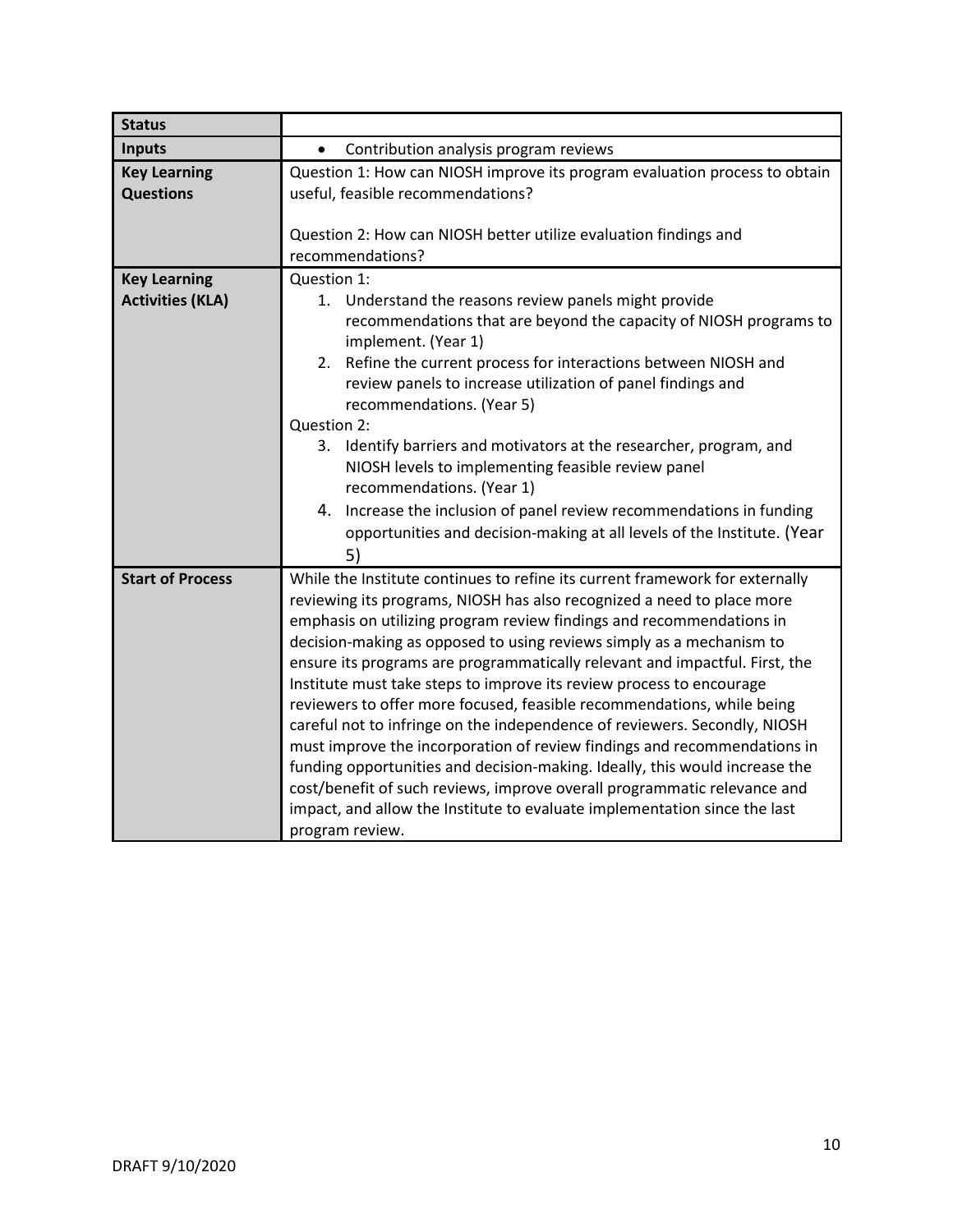<span id="page-11-0"></span>

| <b>Steps in Process</b> | KLA-1                                                                                                                                        |
|-------------------------|----------------------------------------------------------------------------------------------------------------------------------------------|
|                         | Review current external program review materials<br>$\bullet$                                                                                |
|                         | Interview program portfolio managers and research staff that have<br>$\bullet$<br>been or could be involved in program reviews in the future |
|                         | KLA-2                                                                                                                                        |
|                         | Make recommendations, as appropriate, to improve the utility of the<br>٠<br>external impact review process                                   |
|                         | NIOSH internal review of recommendations<br>$\bullet$                                                                                        |
|                         | Finalize recommendations<br>$\bullet$                                                                                                        |
|                         | $KLA-3$                                                                                                                                      |
|                         | Interview program and Institute leaders who are responsible for<br>٠                                                                         |
|                         | implementation responses and decisions                                                                                                       |
|                         | KLA-4                                                                                                                                        |
|                         | Identify a list of strategies for including review recommendations into<br>$\bullet$                                                         |
|                         | funding opportunities and decision-making at multiple levels within<br>the NIOSH                                                             |
|                         | NIOSH internal review of strategies<br>$\bullet$                                                                                             |
|                         | Finalize strategies                                                                                                                          |
| <b>Next Steps</b>       |                                                                                                                                              |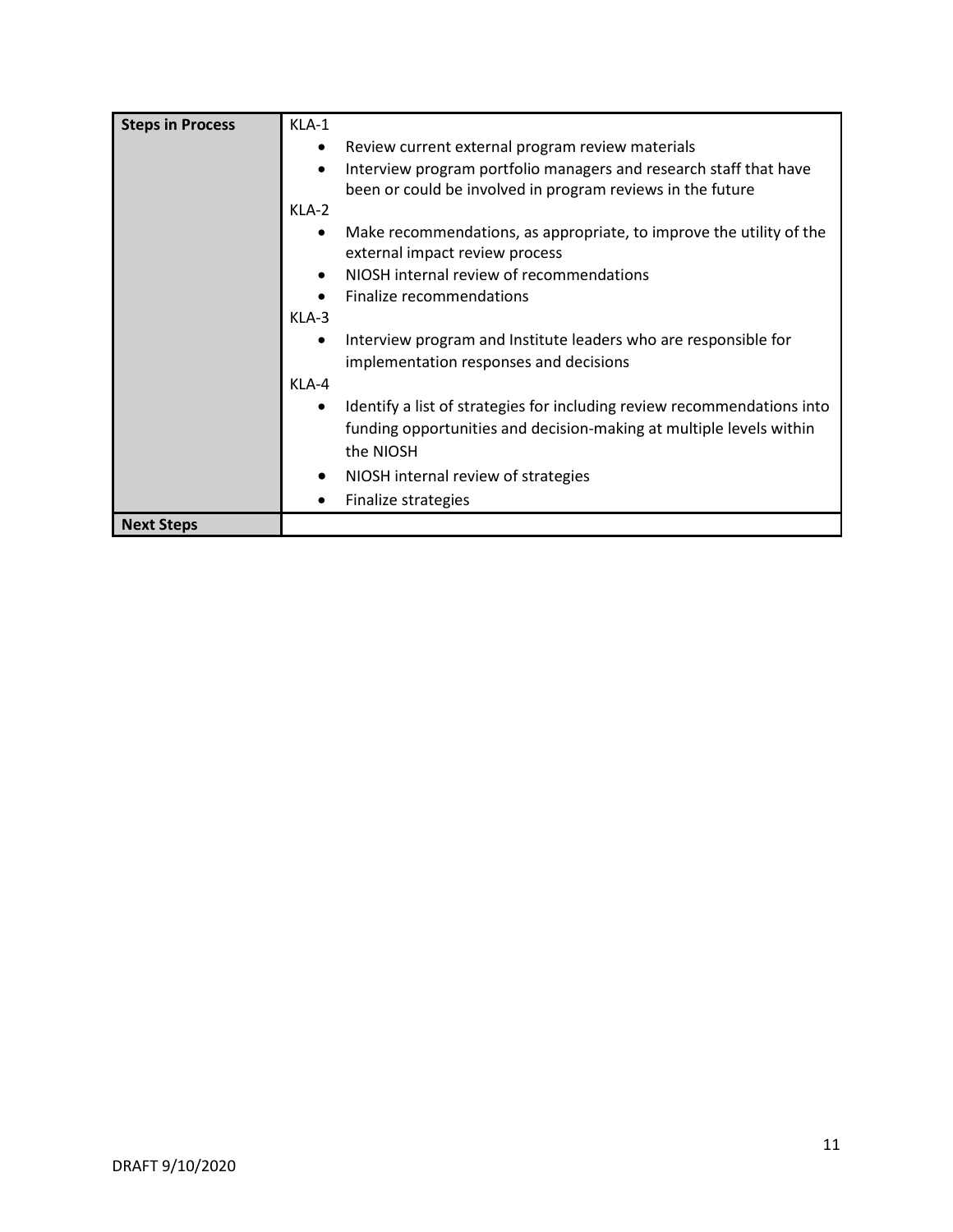# Topic Area: Effective approaches and strategies for communicating impact with target audiences

In the late 2000s, at the conclusion of the eight NAS reviews, NIOSH missed the opportunity to further communicate the impacts captured as part of those reviews. When NIOSH utilized the contribution analysis approach for its five most recent reviews, program evidence packages contained substantially more intermediate outcomes than previous packages. Not only does NIOSH have another opportunity to communicate this information to stakeholders, this also represents an opportunity to use intermediate outcomes to influence further adoption. To achieve this, the Institute needs to not only identify effective mechanisms to communicate this information, but also how it can be tailored to specific audiences.

NIOSH leadership, communicators, and evaluators recognize the value in identifying and applying the most effective approaches and strategies for communicating NIOSH impact with target audiences. The need for this work is further evidenced by input from NIOSH communication leadership groups, feedback from NIOSH Federal Advisory Committees, budget and policy summaries, and through formal and informal feedback from stakeholders and customers. This learning question focuses on identifying the most effective approaches and strategies for communicating NIOSH impact with target audiences.

The Institute plans to continue its work drafting impact sheets, which is a short, one-page document that outlines approximately three specific ways in which NIOSH research has had an impact, as detailed in program review evidence packages. These documents are designed for a policymaker audience and therefore, NIOSH evaluators and communicators would like to seek feedback from current and former staffers about the format and content of the new sheets. Institute staff would then use this feedback to revise the sheets and accordingly and develop additional impact sheets in the future as opportunities arise.

Next, it is important to recognize that there is already a foundation for capturing this information within the Institute, but the field of communication is constantly evolving, and an effort should be made to use current knowledge and approaches. To that end, a workgroup consisting of NIOSH staff with expertise in communication and research translation will be convened to conduct a review and develop recommendations for effectively assessing communication approaches and strategies. This work will include conducting a literature review and environmental scan to assess approaches for evaluating current communication effectiveness and developing a report that highlights potential approaches for NIOSH to consider moving forward.

Additionally, this workgroup will also look across the Institute, CDC, and other federal agencies to determine if there are on-going or recently completed audience analysis activities such as NIOSH's Customer Service Survey and the development of Personalyst. The workgroup will also seek available audience datasets that may help NIOSH communication and research staff better communicate with their target audiences. The findings from these first two steps will feed into internal resources for NIOSH staff to better access audience information and build evaluation into their communication activities.

These activities will help to lay the foundation for raising awareness within NIOSH about the importance of identifying your target audience and understanding factors that may influence what and how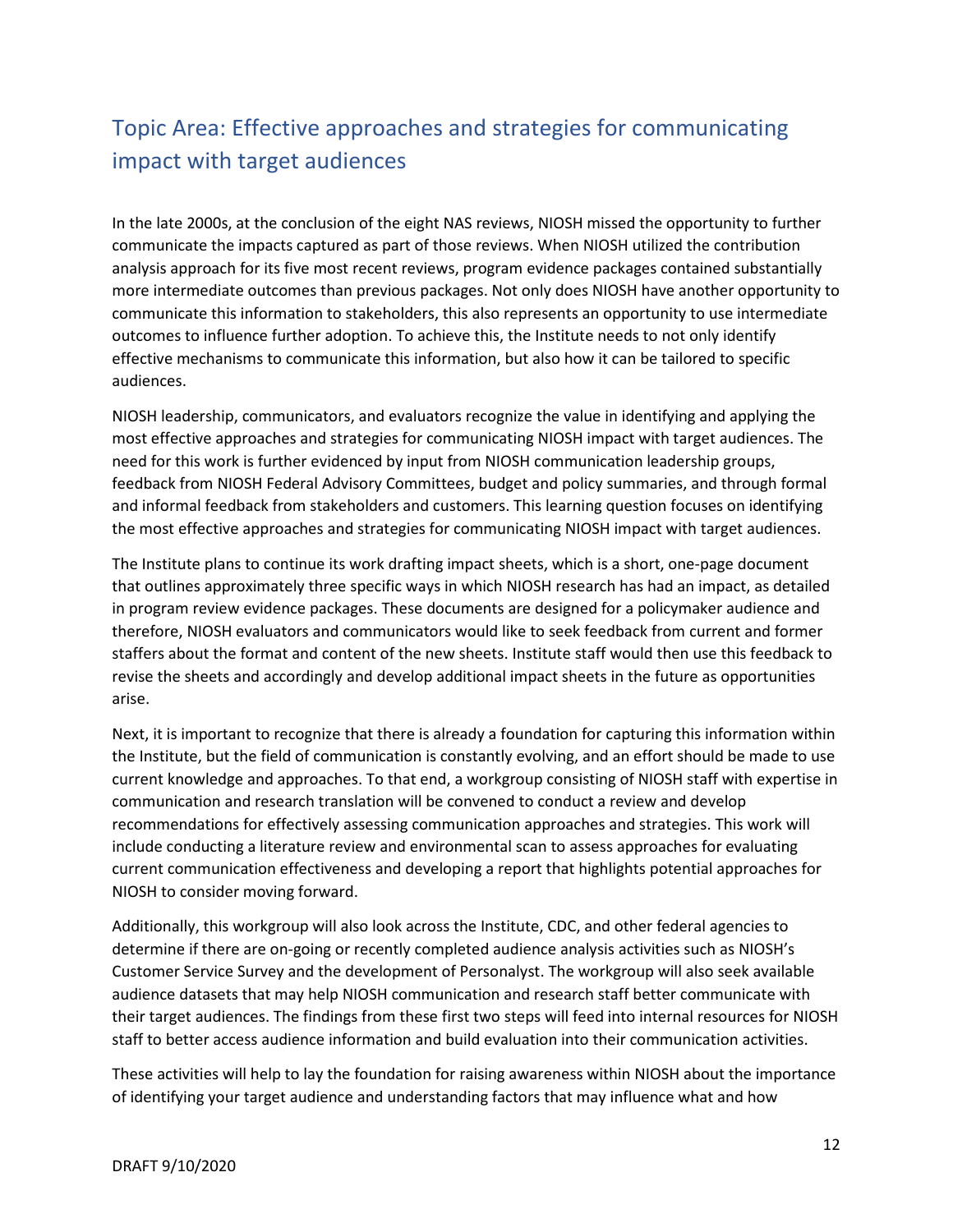information is communicated with them. The workgroup, working with internal groups such as the Communication Lead Team and Science Lead Team, will develop an internal educational campaign to increase understanding of audience awareness and communication channels and formats that can facilitate the work of reaching these audiences. Specifically, thinking about who initial target audiences are, what industry/occupational sector are they in, where they are in the awareness and decisionmaking process (for example Stages of Change framework), understanding the audience's needs and goals, and the purpose of your communication with them. This may include identifying and bringing in training resources for audience analysis, clear communication, data visualization training, and promoting internal staff resources.

These efforts to address this learning question will help to expand understanding of and capacity for communicating impact of NIOSH's work and furthering the reach of important occupational safety and health information.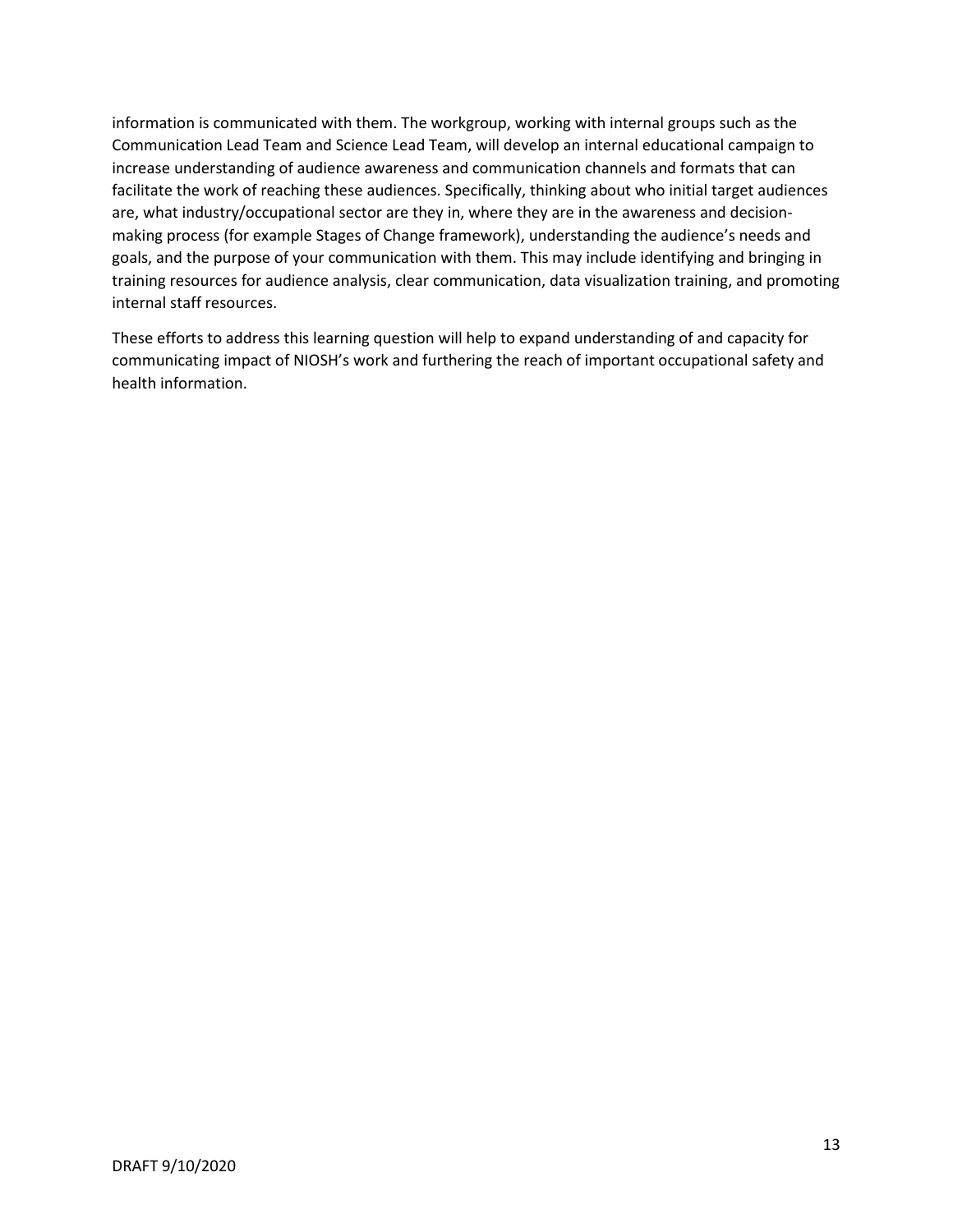| <b>Status</b>           |                                                                                                                                                                 |
|-------------------------|-----------------------------------------------------------------------------------------------------------------------------------------------------------------|
| <b>Inputs</b>           | National Academies of Sciences program reviews<br>$\bullet$                                                                                                     |
|                         | Contribution analysis program reviews                                                                                                                           |
|                         | NIOSH communication staff and Communication Lead Team                                                                                                           |
|                         | Feedback from federal advisory committees<br>$\bullet$                                                                                                          |
|                         | Previous NIOSH efforts to conduct formative research and                                                                                                        |
|                         | communicate impact                                                                                                                                              |
|                         | Information gathered from programs efforts to improve                                                                                                           |
|                         | communicating impact                                                                                                                                            |
| <b>Key Learning</b>     | What are the most effective approaches and strategies for communicating                                                                                         |
| <b>Question</b>         | NIOSH impact with target audiences?                                                                                                                             |
|                         |                                                                                                                                                                 |
| <b>Key Learning</b>     | 1. Complete development and user assessment of impact sheets. (Year                                                                                             |
| <b>Activities</b>       | 2)                                                                                                                                                              |
| (KLA)                   | 2. Research approaches to effectively assess communication                                                                                                      |
|                         | approaches and strategies. (Year 3)                                                                                                                             |
|                         | Tap into any on-going or recently completed audience analysis<br>3.                                                                                             |
|                         | activities. (Year 3)                                                                                                                                            |
|                         | Develop an internal educational campaign to increase understanding<br>4.                                                                                        |
|                         | of audience awareness and communication channels and formats.                                                                                                   |
|                         | (Year 4)                                                                                                                                                        |
| <b>Start of Process</b> | Although in 2016 NIOSH adopted a theoretical program review framework                                                                                           |
|                         | designed to place more emphasis on demonstrating impact, to date, NIOSH                                                                                         |
|                         | has not capitalized on its opportunity to communicate it's impacts proactively<br>with stakeholders. Furthermore, it has potentially missed a chance to further |
|                         | the adoption of NIOSH research outputs and efforts by not utilizing                                                                                             |
|                         | intermediate outcomes as an influence mechanism to encourage others to                                                                                          |
|                         | act. NIOSH leadership, communicators, and evaluators recognize the                                                                                              |
|                         | increased demand on federal agencies to demonstrate their impact, but also                                                                                      |
|                         | see an opportunity to use communications about intermediate outcomes as a                                                                                       |
|                         | means to influence further adoption. Therefore, it is critically important that                                                                                 |
|                         | the Institute not only identify effective mechanisms to communicate this                                                                                        |
|                         | information, but tailor it to specific target audiences. This information can                                                                                   |
|                         | also be used by researchers at the project level to support the increased                                                                                       |
|                         | likelihood of intermediate outcomes in the future, as well.                                                                                                     |
| <b>Steps in Process</b> | KLA-1                                                                                                                                                           |
|                         | Complete draft impact sheets                                                                                                                                    |
|                         | Complete NIOSH clearance process                                                                                                                                |
|                         | Conduct user assessment                                                                                                                                         |
|                         | Draft summary findings from assessment and revise draft impact                                                                                                  |
|                         | sheets                                                                                                                                                          |
|                         | Complete NIOSH clearance process                                                                                                                                |
|                         | Publish                                                                                                                                                         |
|                         | KLA-2                                                                                                                                                           |
|                         | Conduct a literature review and environmental scan to assess                                                                                                    |
|                         | approaches for evaluating current communication effectiveness                                                                                                   |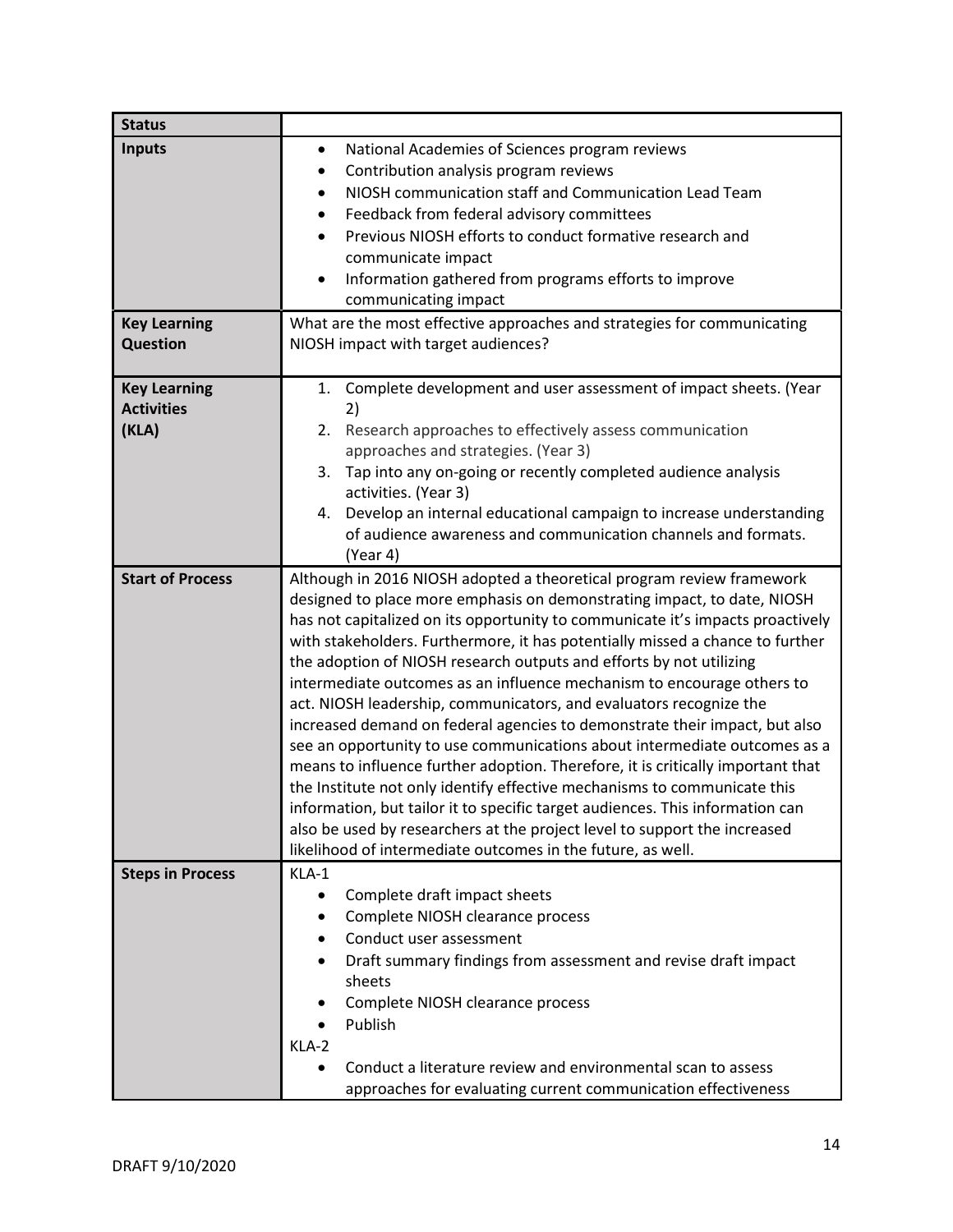<span id="page-15-0"></span>

|                   | $KLA-3$<br>Research current audience analysis activities for key findings and<br>$\bullet$<br>resources<br>Identify available audience datasets<br>$\bullet$<br>KLA-4           |
|-------------------|---------------------------------------------------------------------------------------------------------------------------------------------------------------------------------|
|                   | Facilitate bringing audience awareness training to research and<br>$\bullet$<br>communication staff                                                                             |
|                   | Develop and implement an internal awareness campaign around<br>$\bullet$<br>existing NIOSH communication product format options and how they<br>relate to target audience needs |
| <b>Next Steps</b> |                                                                                                                                                                                 |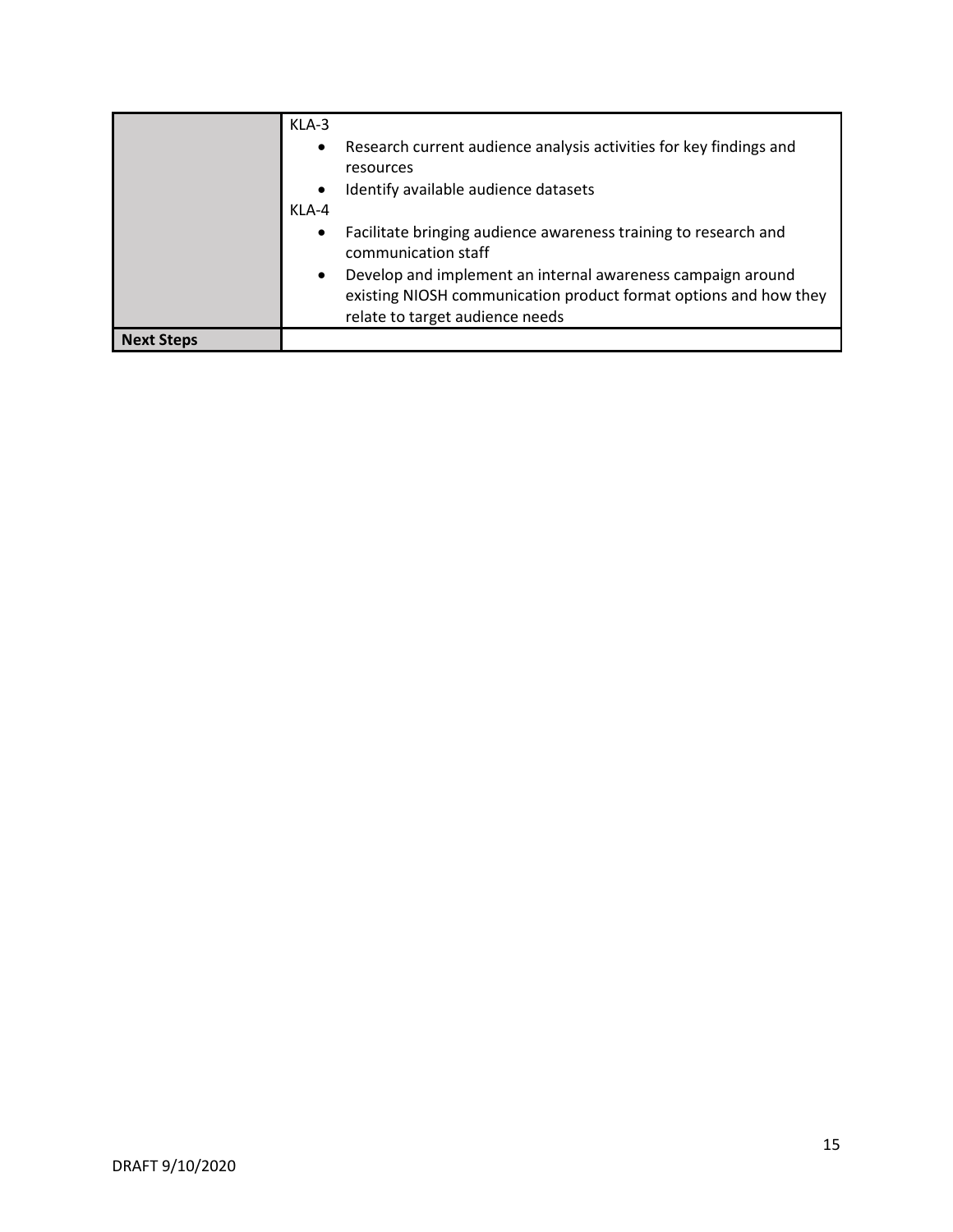#### Topic Area: Long-term external program review strategy

While the Institute has made incredible progress in the area of program evaluation, the evaluation process lacks any long-term strategy. For example, NIOSH waits to assess program readiness for evaluation and selects programs for review until it is about to start conducting reviews. The next logical step in NIOSH's progression is cementing program evaluations into its culture. Leveraging what NIOSH has learned from its evaluation experiences, and the enthusiasm surrounding the Foundations of Evidence-Based Policy Making Act, the Institute will develop a long-term external program review strategy that supports program efficiency, relevance, and effectiveness while also striving for a balance between the investment made in program reviews and the benefit gained.

In order to begin developing such a strategy, it is prudent to look toward other federal organizations to learn from their program evaluation experiences. NIOSH will reach out to colleagues at other federal organizations to learn more about their evaluation processes and examine the literature for ideas. Additionally, it will be valuable to speak to the leaders of the five NIOSH programs that recently underwent review to gain their perspective on important considerations for developing a long-term strategy.

Since the external program reviews will continue to be the most resource intensive type of evaluation that NIOSH conducts, drafting a purpose statement and objectives for this type of review should be completed next as it will likely influence decisions regarding timing and program selection elsewhere in the strategy. Based upon the findings from the previous information gathering step, and the Institute's vision for this type of program review moving forward, the NIOSH Evaluation Forum will draft a purpose statement and objectives, outlining the overall and specific aims of the review such as its scope. These will subsequently be reviewed by NIOSH program leaders, the NIOSH Leadership Team, and the NIOSH Office of Policy, Planning and Evaluation (OPPE). Once those items have been finalized, NIOSH will create a small workgroup for the express purpose of developing a long-term strategy for external program reviews. Consideration will be given to factors such as the investments/benefits of such reviews, the characteristics of which programs would undergo external impact reviews, the cycle for conducting the reviews, and the preparation required for the reviews. Ideally, the strategy would provide programs with clear expectations for reviews and plenty of time to prepare over a much longer period of time (to improve the connection between planning and evaluation), and avoid the evaluation of the same research multiple times. Once drafted, this strategy will be reviewed by the Evaluation Forum, program leaders, the NIOSH Leadership Team, OPPE, and the NIOSH Board of Scientific Counselors.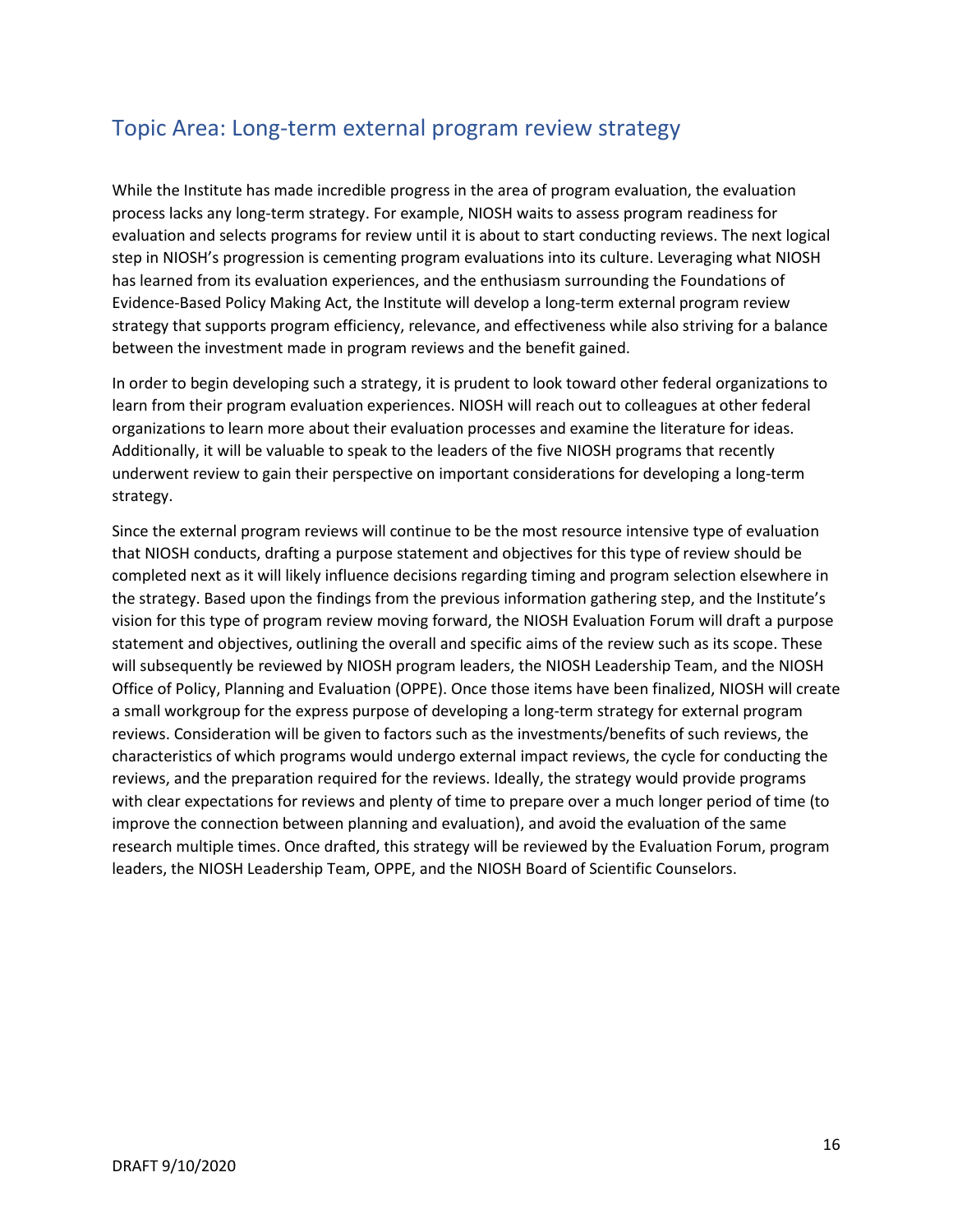| <b>Status</b>           |                                                                                                             |
|-------------------------|-------------------------------------------------------------------------------------------------------------|
| <b>Inputs</b>           | National Academies of Sciences program reviews<br>$\bullet$                                                 |
|                         | Contribution analysis program reviews<br>$\bullet$                                                          |
|                         | Foundations of Evidence-Based Policy Making Act                                                             |
| <b>Key Learning</b>     | What is the long-term strategy for conducting external program reviews at                                   |
| <b>Question</b>         | NIOSH?                                                                                                      |
| <b>Key Learning</b>     | 1. Develop a better understanding of program review strategies utilized                                     |
| <b>Activities (KLA)</b> | by other federal agencies and research organizations. (Year 1)                                              |
|                         | Develop a statement of purpose and objectives that guide external<br>2.<br>program reviews. (Year 2)        |
|                         | 3. Develop a long-term strategy for conducting external programs of                                         |
|                         | NIOSH programs. (Year 3)                                                                                    |
| <b>Start of Process</b> | After conducting the first five program reviews using the contribution analysis                             |
|                         | framework, NIOSH evaluators and program representatives recognized a                                        |
|                         | demonstrated need to develop a long-term external program review strategy                                   |
|                         | for: 1) which NIOSH programs should be reviewed, 2) when, 3) how, and 4)                                    |
|                         | what needs to be done in preparation for the reviews.                                                       |
| <b>Steps in Process</b> | KLA-1                                                                                                       |
|                         | Search the literature and environmental scan for alternate program<br>$\bullet$                             |
|                         | review processes                                                                                            |
|                         | Interview program leaders that have been through the last series of<br>$\bullet$<br>external impact reviews |
|                         | KLA-2                                                                                                       |
|                         | Draft purpose statement and objectives for external program reviews                                         |
|                         | Internal NIOSH review of draft purpose statement and objectives<br>$\bullet$                                |
|                         | Finalize purpose statement and objectives<br>$\bullet$                                                      |
|                         | KLA-3                                                                                                       |
|                         | Draft long-term external program review strategy<br>$\bullet$                                               |
|                         | Internal NIOSH review of long-term external program review strategy                                         |
|                         | Revise long-term external program review strategy                                                           |
|                         | NIOSH Board of Scientific Counselors review of long-term external                                           |
|                         | program review strategy                                                                                     |
|                         | Finalize long-term external program review strategy<br>$\bullet$                                            |
| <b>Next Steps</b>       |                                                                                                             |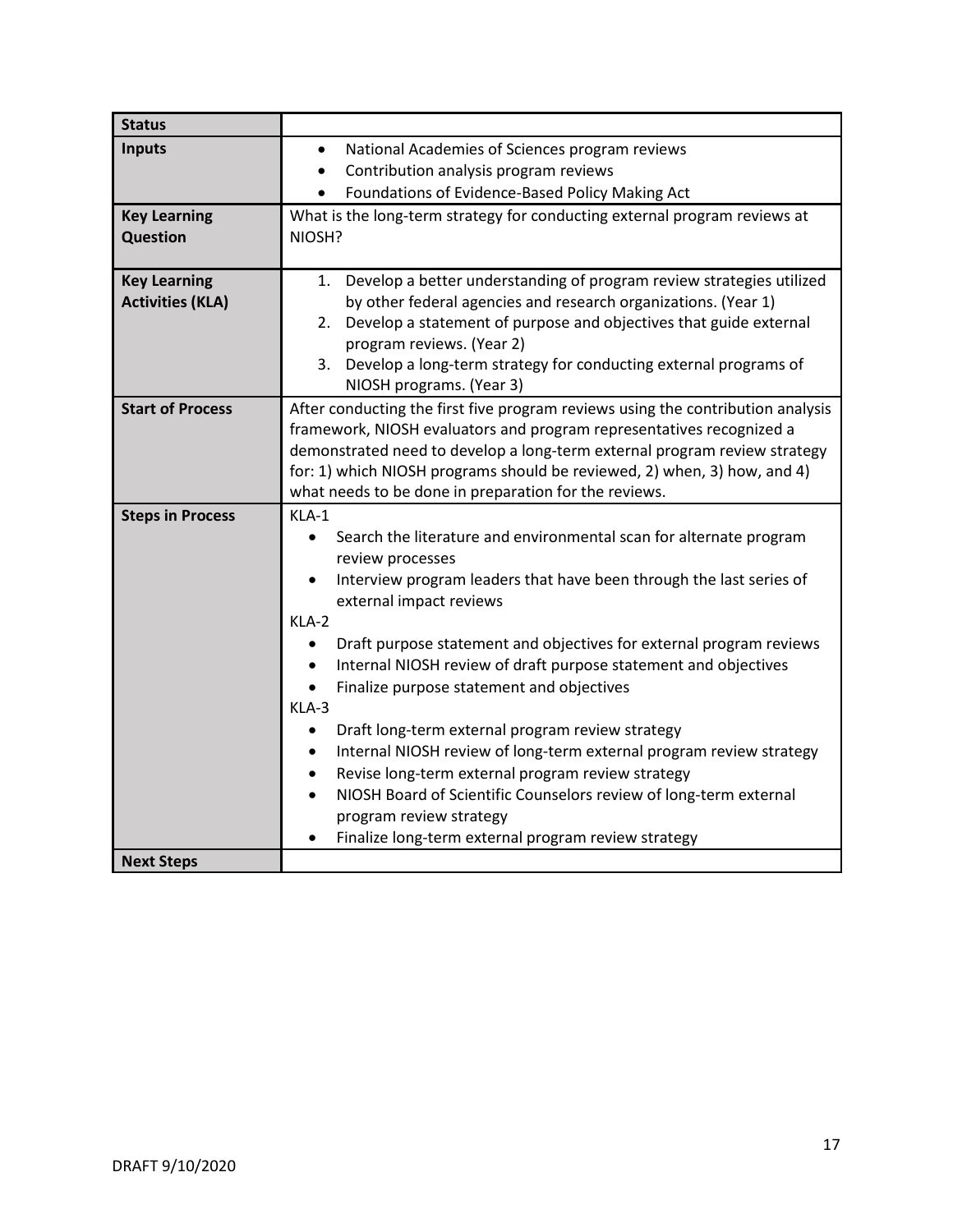## <span id="page-18-0"></span>Topic Area: Translation research

Translation research (TR) is the application of scientific investigative approaches to study how the products of research can be effectively translated into everyday practice. This type of research has received increased attention in the occupational safety and health (OSH) field, and has become increasingly important for NIOSH, as stakeholders call for greater evidence of the positive and sustained impact of OSH research. TR approaches are uniquely suited to moving research outputs (such as evidence-based interventions) into use by employers and workers. TR strategies are also useful for capturing and characterizing the intermediate outcomes of OSH interventions, as well as the key factors that influence whether an intervention is adopted and institutionalized. Efforts to increase and enhance the use of TR approaches at NIOSH have been underway since 2016, but there continues to be a lack of shared understanding of the concept within the Institute, and very few projects and programs have explicitly incorporated TR methodologies.

NIOSH began discussing TR in OSH in 2010 following critical reviews by the NAS as well as calls within the OSH community to increase efforts to investigate factors that enhance and limit the development, transfer, and use of occupational safety and health information and technology. Initial thinking was captured in the NIOSH Research Roadmap (2016), built on the widely cite[d National Institutes of Health](https://www.nia.nih.gov/research/dbsr/nih-stage-model-behavioral-intervention-development)  [\(NIH\) 4-phase,](https://www.nia.nih.gov/research/dbsr/nih-stage-model-behavioral-intervention-development) bench to bedside model, along with other clinical and public health models. The roadmap called for the formation of the [NIOSH TR Core and Specialty Program](https://www.cdc.gov/niosh/topics/translationresearch/) as well as promotion of the concept more widely, and differentiated TR as being distinct from research to practice (r2p), in that TR is the study of r2p processes (with the aim of improving these processes to enhance adoption and sustainment of effective OSH interventions). A key journal article published in 2017 [Schulte et al 2017] offered a definition and framework for TR for OSH, and subsequent journal articles aim to disentangle overlapping terminology and concepts which are used in the multiple disciplines involved in dissemination and implementation (D&I) science, TR for OSH, and research to practice.

While much of the initial presentation of TR at NIOSH has focused on the 4-stage framework included in the NIOSH roadmap, which parallels the full continuum of research from problem identification to application of intervention and eradication or reduction of the problem, we recognize that there is a need for focused attention on research that addresses the latter stages of the r2p process – that is, D&I science approaches. The concepts of TR and D&I are overlapping, with many scientific disciplines using differing terminology for the same or similar concepts. Therefore, NIOSH will first focus on refining and aligning our definition of TR for OSH with how other institutions (such as the National Institutes of Health and the Veterans Health Administration) are operating in this sphere, by conducting literature reviews and environmental scans. It will be critical to develop a shared understanding of the concept across NIOSH, with an emphasis on stage 3 of the TR framework, which is the main area of overlap with D&I science.

Once the Institute has refined its definition of TR, the focus will then be directed toward building TR understanding and expertise across the Institute. Currently, the institutional knowledge of TR and D&I are largely limited to a core group within one NIOSH research division. Incorporation of TR learning activities within the Evaluation Capacity Building Plan has introduced TR concepts to a small group of additional NIOSH staff in other DLOs, but there is a need to begin to build TR capacity among more NIOSH staff to assist with incorporating TR approaches into ongoing projects and programs Institute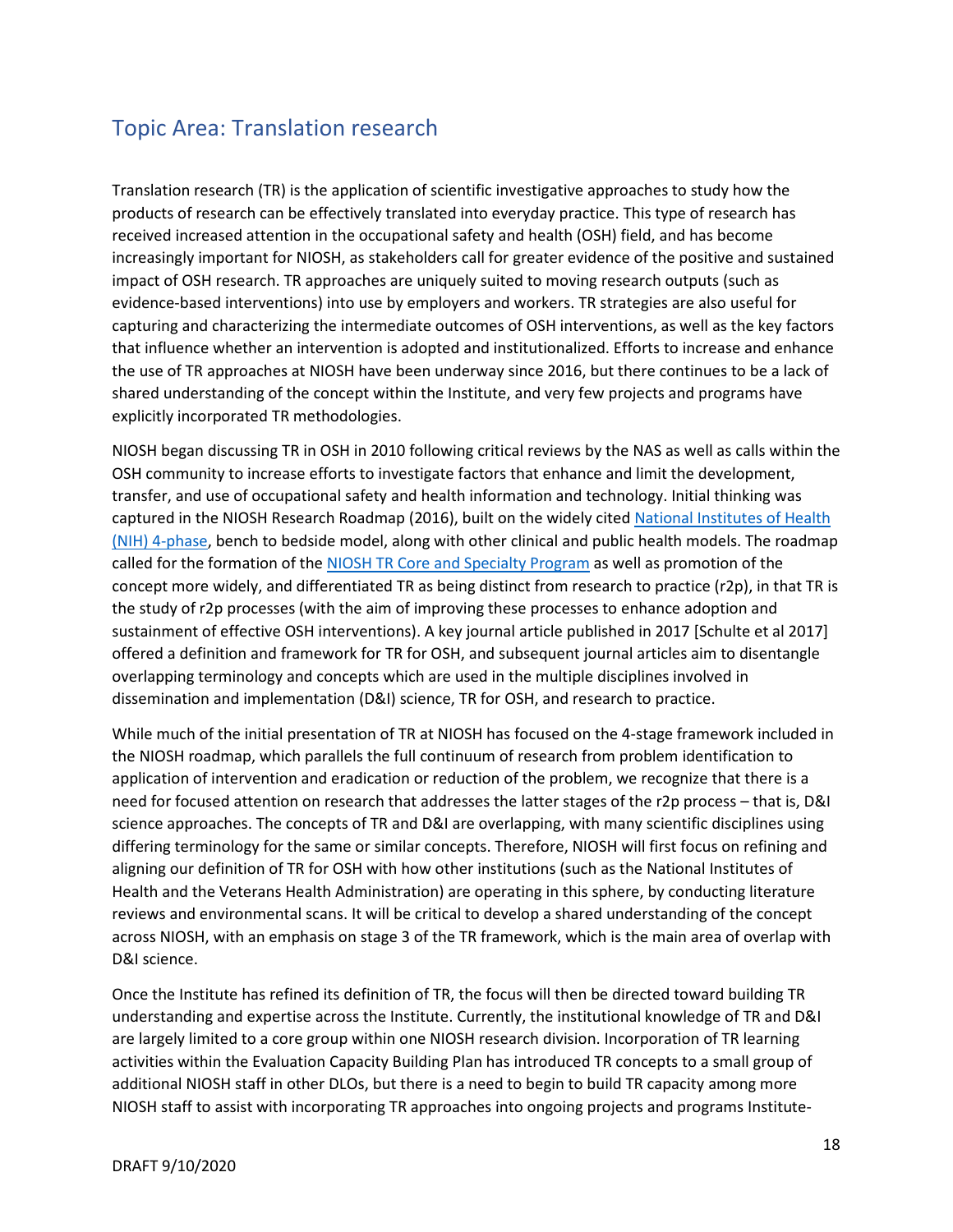wide. Current NIOSH TR experts will work to identify researchers and program leaders to engage with TR Program staff to explore possibilities for incorporating TR approaches into their research and outreach efforts. NIOSH will also plan workshop activities with external experts in the field of D&I science to enhance understanding and increase engagement with specific project officers and program leaders.

The final activity to address this learning question will consist of conducting one to two pilot projects to demonstrate feasibility of implementation science strategies. This will require one to two new projects to be developed, with joint leadership by representatives of both candidate program staff and the TR Program. These projects will serve to not only move a particular area of OSH research forward along the r2p continuum, but also to serve as examples of how TR approaches can enhance the potential downstream impact of NIOSH research. We anticipate these demonstrations may also lead to adding staff with TR expertise within other DLOs as the value of adding TR approaches is realized.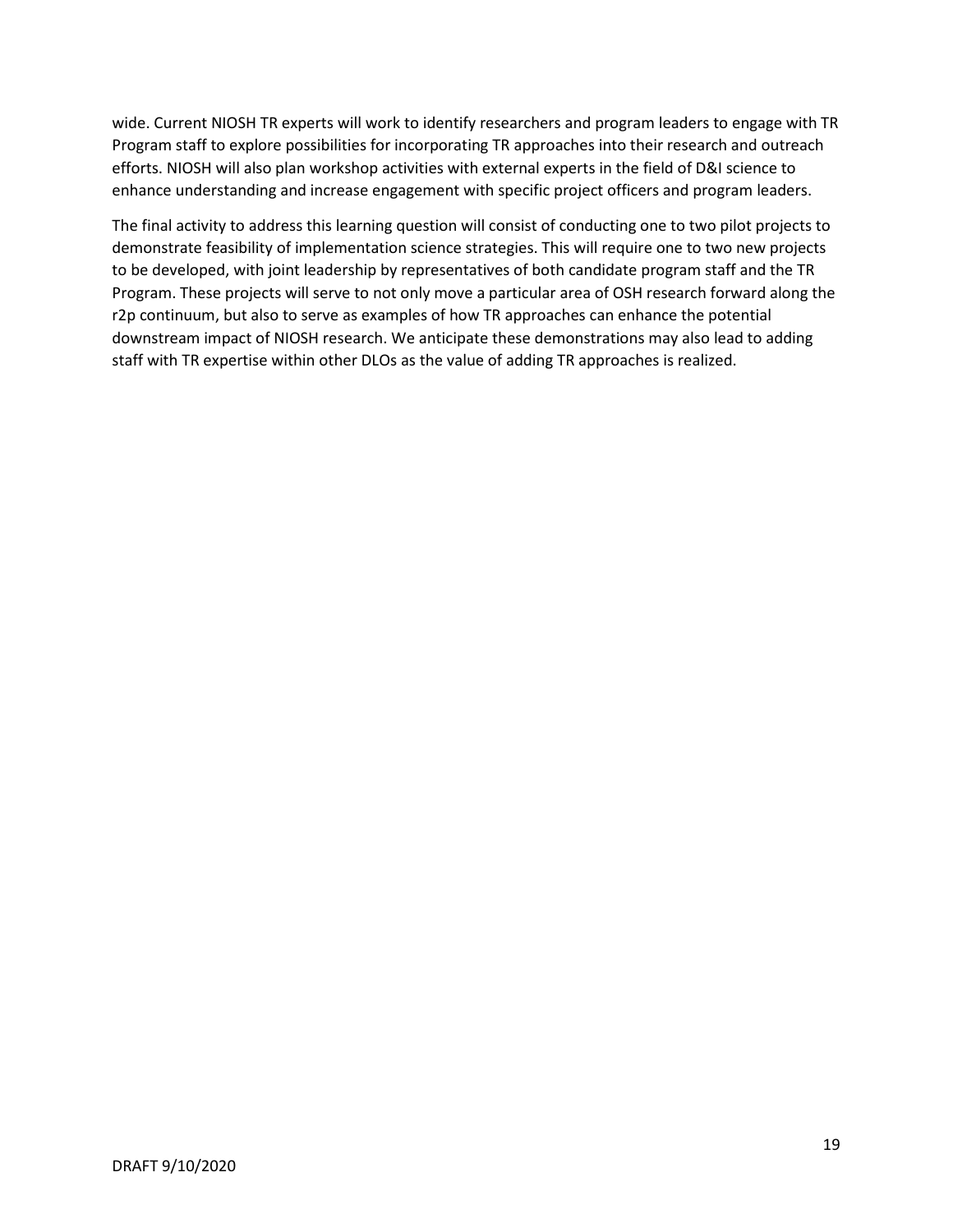| <b>Status</b>                                           |                                                                                                                                                                                                                                                                                                                                                                                                                                                                                                                                                                                                                                                                                                                                                                                                                                                                                                                                                                                                                                                                                                                                                                                                                                                                                                                                                                                             |
|---------------------------------------------------------|---------------------------------------------------------------------------------------------------------------------------------------------------------------------------------------------------------------------------------------------------------------------------------------------------------------------------------------------------------------------------------------------------------------------------------------------------------------------------------------------------------------------------------------------------------------------------------------------------------------------------------------------------------------------------------------------------------------------------------------------------------------------------------------------------------------------------------------------------------------------------------------------------------------------------------------------------------------------------------------------------------------------------------------------------------------------------------------------------------------------------------------------------------------------------------------------------------------------------------------------------------------------------------------------------------------------------------------------------------------------------------------------|
| <b>Inputs</b><br><b>Key Learning</b><br><b>Question</b> | National Academies of Sciences program reviews<br>$\bullet$<br>Contribution analysis program reviews<br><b>Translation Research Roadmap</b><br><b>Translation Research Core and Specialty Program</b><br>NIOSH stakeholders<br>State of translation science within other agencies<br>How can NIOSH use translation research to enhance successful adoption,<br>implementation, and sustainment of NIOSH solutions?                                                                                                                                                                                                                                                                                                                                                                                                                                                                                                                                                                                                                                                                                                                                                                                                                                                                                                                                                                          |
| <b>Key Learning</b><br><b>Activities (KLA)</b>          | 1. Develop a shared understanding of translation research across the<br>Institute. (Year 1)<br>Build a core group of translation research subject matter experts<br>2.<br>within NIOSH. (Year 4)<br>Build translation research into projects by adding translation<br>3.<br>expertise to the effort. (Year 5)                                                                                                                                                                                                                                                                                                                                                                                                                                                                                                                                                                                                                                                                                                                                                                                                                                                                                                                                                                                                                                                                               |
| <b>Start of Process</b>                                 | NIOSH began its efforts in translation research (TR) about 10 years ago. The<br>Institute has made great strides during that time such as the publication of<br>the NIOSH Translation Research Roadmap in 2016 and examination of how TR<br>concepts and language overlap across disciplines. However, just after the<br>eight National Academies of Sciences reviews, the five most recent program<br>review panels again expressed a need for the Institute to continue to expand<br>and evolve in this area. Additionally, given the Institute's renewed emphasis<br>on translating its research into impact, particularly through the<br>demonstration of methods to more readily achieve intermediate outcomes,<br>this type of research will be increasingly important. Therefore, NIOSH must<br>continue to conduct formative research to learn from others in this area, but<br>must also commit itself to more clearly articulating how it will apply TR<br>concepts at NIOSH and use that to educate those across the Institute about<br>TR to increase familiarity, understanding, and eventually, use. Finally, since TR<br>is relatively new, particularly to the occupational safety and health<br>community, NIOSH should also work toward demonstrating the feasibility and<br>importance of such work through pilot projects to increase "buy-in" within<br>the Institute. |
| <b>Steps in Process</b>                                 | KLA-1<br>Search the literature and environmental scan relevant to TR<br>Refine a definition and conceptualization of TR application at NIOSH<br>KLA-2<br>Identify researchers and program leaders for inclusion in TR<br>$\bullet$<br>education and outreach efforts<br>Conduct workshop(s) on TR approaches in OSH<br>KLA-3<br>Conduct one to two pilot projects to demonstrate feasibility of TR                                                                                                                                                                                                                                                                                                                                                                                                                                                                                                                                                                                                                                                                                                                                                                                                                                                                                                                                                                                          |
| <b>Next Steps</b>                                       |                                                                                                                                                                                                                                                                                                                                                                                                                                                                                                                                                                                                                                                                                                                                                                                                                                                                                                                                                                                                                                                                                                                                                                                                                                                                                                                                                                                             |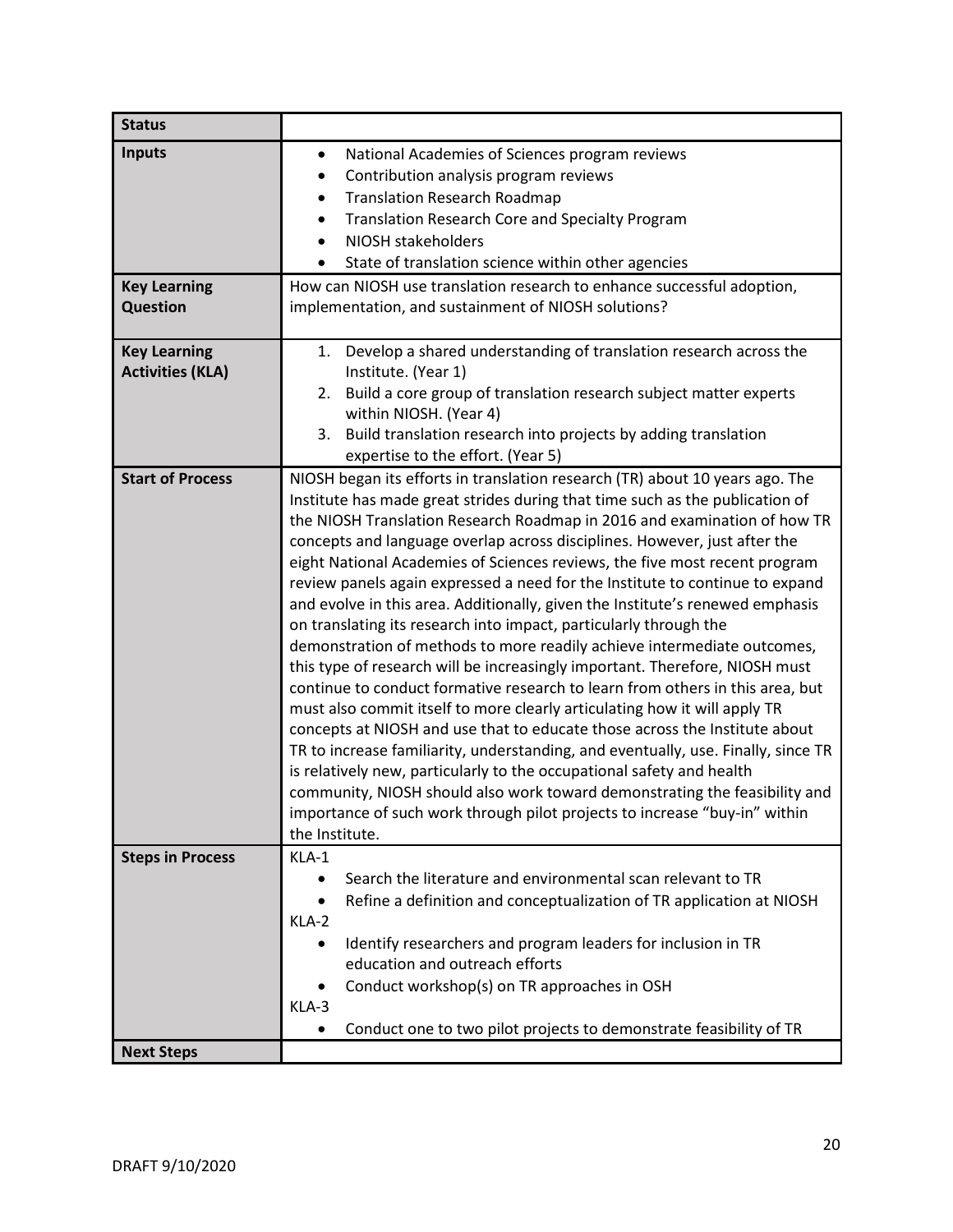## <span id="page-21-0"></span>References

Downes A; Novicki E; Howard J [2017]. Using the contribution analysis approach to evaluate science [impact: a case study of the National Institute of Occupational Safety and Health.](https://www2a.cdc.gov/nioshtic-2/BuildQyr.asp?s1=Downes&f1=AU&Startyear=&terms=3&Adv=1&ct=&B1=Search&Limit=500&Sort=DP+DESC&whichdate=DP&D1=10&EndYear=&PageNo=1&RecNo=1&View=f&) Am J Eval 2019 Jun; 40(2):177-189.

Schulte PA; Cunningham TR; Nickels L; Felknor S; Guerin R; Blosser F; Chang C-C; Check P; Eggerth D; Flynn M; Forrester C; Hard D; Hudson H; Lincoln J; McKernan LT; Pratap P; Stephenson CM; Van Bogaert D; Menger-Ogle L [2017]. [Translation research in occupational safety and health: a proposed framework.](https://www2a.cdc.gov/nioshtic-2/BuildQyr.asp?s1=20050492+&f1=%2a&Startyear=&Adv=0&terms=1&D1=10&EndYear=&Limit=10000&sort=&PageNo=1&RecNo=1&View=f&) Am J Ind Med 2017 Dec; 60(12):1011-1022.